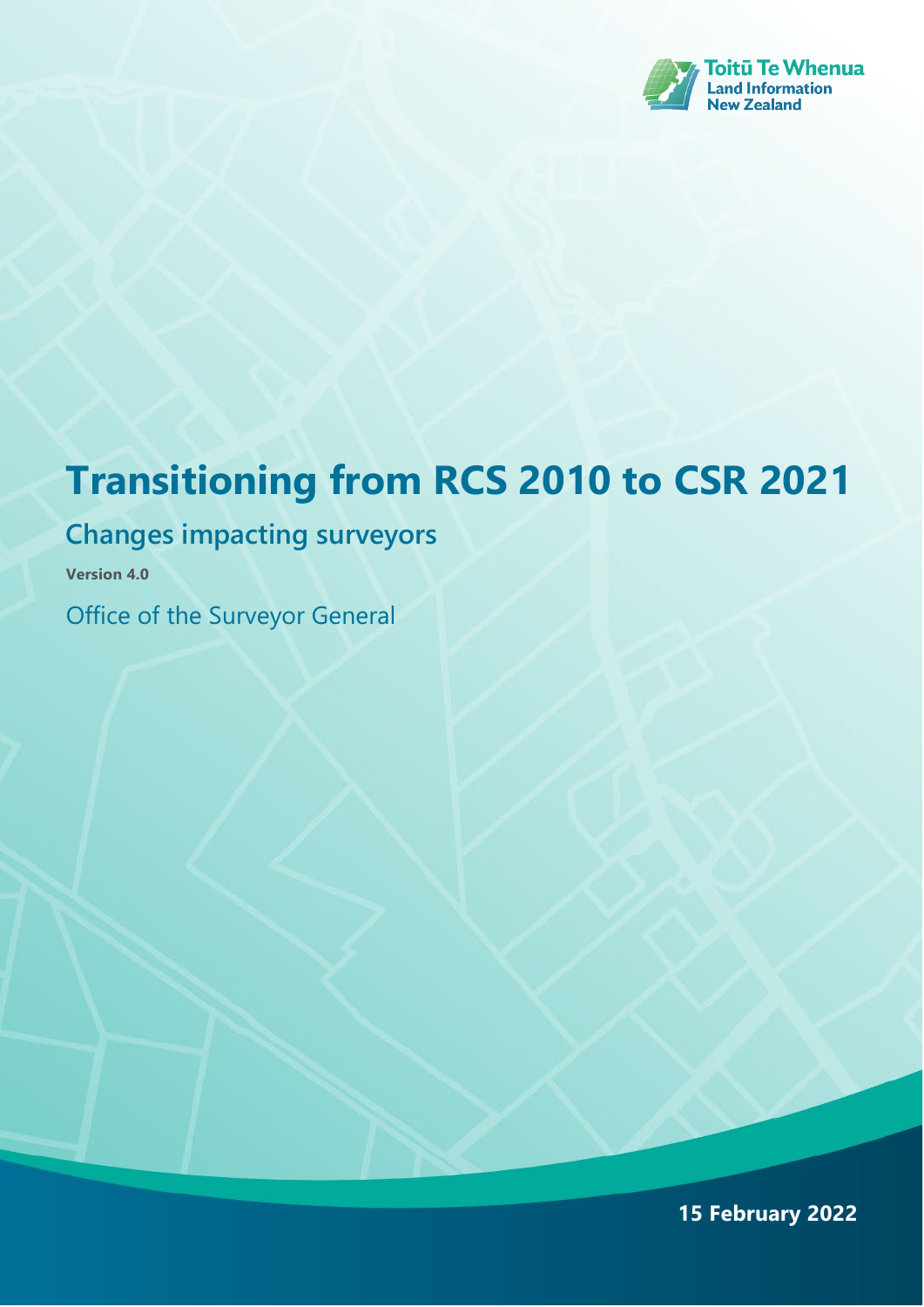### **Revision history**

| <b>Date</b>      | <b>Version</b> | <b>Author</b> | <b>Description</b>              |
|------------------|----------------|---------------|---------------------------------|
| 30 April 2021    | 1.0            | Toni Hill     | Rules published                 |
| 16 August 2021   | 2.0            | Lyndon Telfer | Rules coming into force         |
| 7 October 2021   | 3.0            | Lyndon Telfer | Transition arrangements updated |
| 15 February 2022 | 4.0            | Lyndon Telfer | Transition arrangements updated |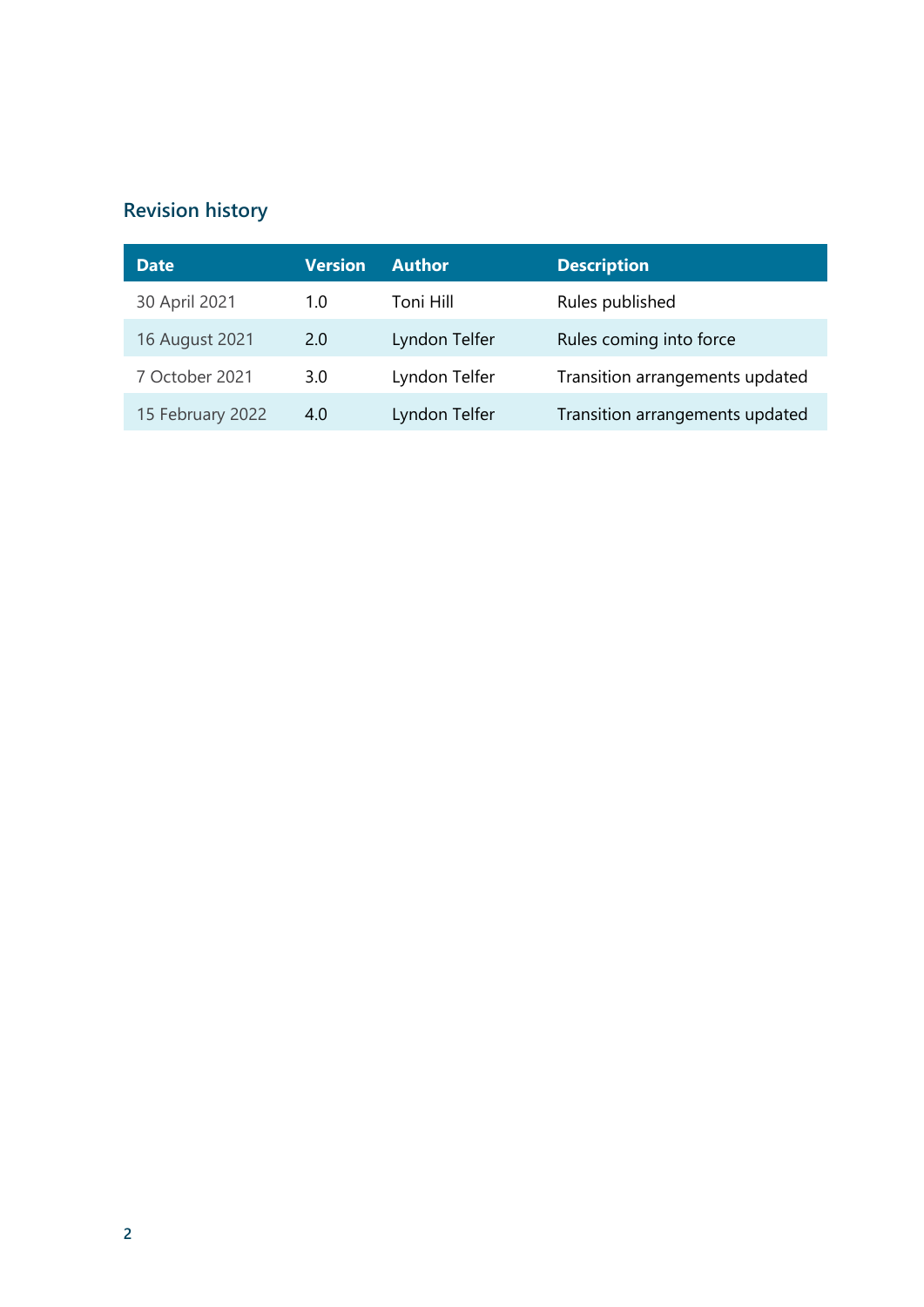# Contents

| 1.           |  |
|--------------|--|
| 2.           |  |
| 2.1.         |  |
| 2.2.         |  |
| 3.           |  |
| 3.1.         |  |
| 3.2.         |  |
| 3.3.         |  |
| 3.4.         |  |
| 3.5.         |  |
| 3.6.         |  |
| 3.7.         |  |
| 3.8.         |  |
| 3.9.         |  |
|              |  |
|              |  |
| $\mathbf{4}$ |  |
| 4.1.         |  |
| 4.2.         |  |
| 4.3.         |  |
| 4.4.         |  |
| 4.5.         |  |
| 4.6.         |  |
| 4.7.         |  |
| 4.8.         |  |
| 4.9.         |  |
|              |  |
|              |  |
|              |  |
| 5.           |  |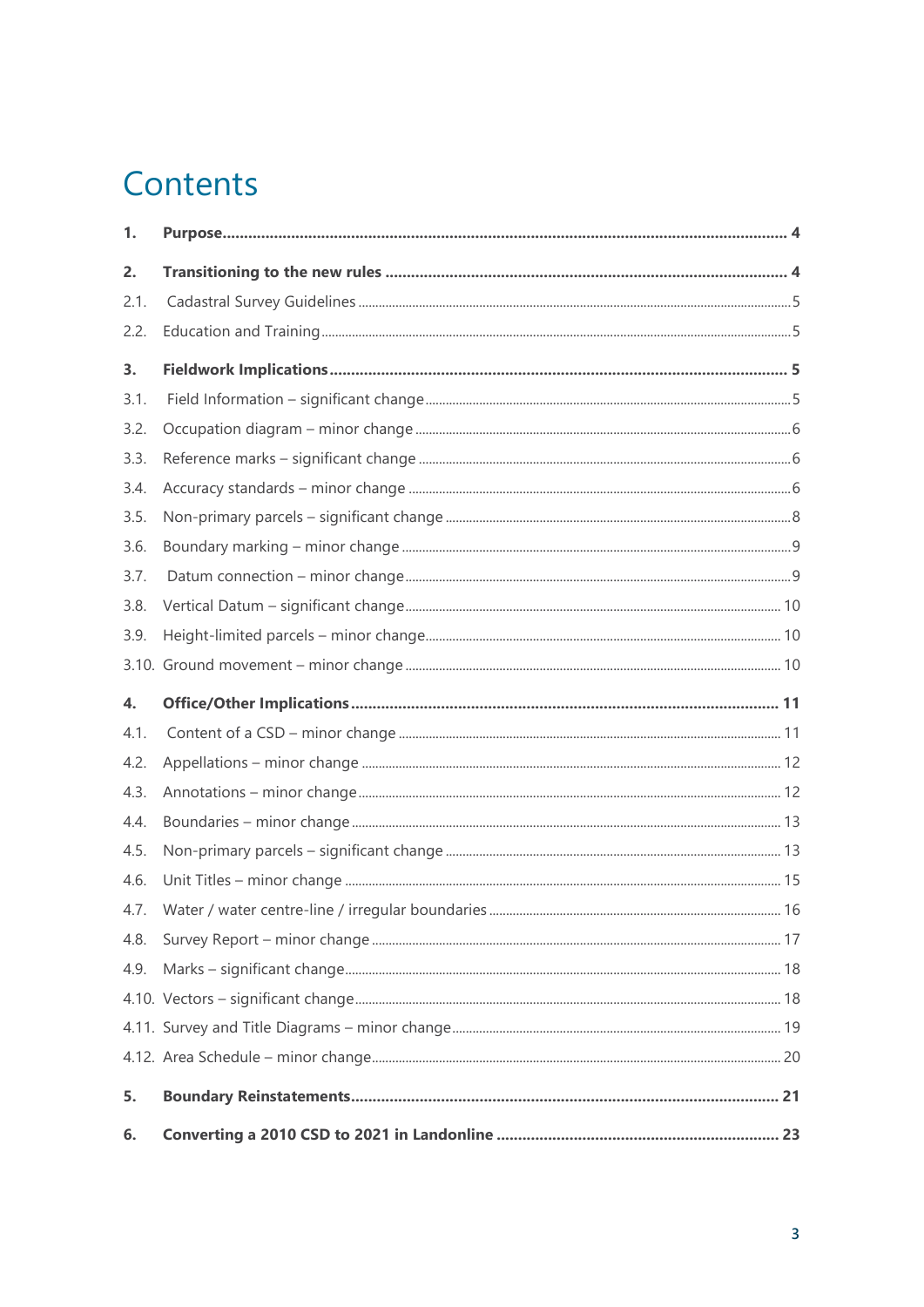# <span id="page-3-0"></span>1. Purpose

This document identifies the key changes to the Rules for Cadastral Survey 2010 (RCS 2010) that will be implemented in the Cadastral Survey Rules 2021 (CSR 2021). The changes have been split into three categories, field, office, and boundary reinstatements. Within these categories we have identified whether the change is significant or minor.

It also describes the transition process (in the following section) and the work that would be required to change a Cadastral Survey Dataset (CSD) in terms of the RCS 2010 to CSR 2021 (in the final section).

## <span id="page-3-1"></span>2. Transitioning to the new rules

The CSR 2021 was published on the government legislation website on 6 May 2021 and came into effect on 30 August 2021. During this 4-month period surveyors were encouraged to start transitioning to the new rules by undertaking field work using the CSR 2021. Changes impacting field procedures have been identified in the fieldwork implications section below.



The transition plan is illustrated in the diagram below.

#### **Figure 1 - Transition plan**

There is a transitional arrangement for surveys commenced under the RCS 2010. Surveys commenced prior to 30 August 2021 may continue to be completed in accordance with the RCS 2010 until 25 February 2022. After that date CSDs can only be certified in terms of the CSR 2021.

At the end of the transition period CSDs lodged and certified under RCS 2010, but not yet validated, would continue to be processed under the RCS 2010.

Where a CSD is certified in terms of RCS 2010 and is requisitioned, it may continue to be certified under RCS 2010, provided it is returned from requisition within 20 working days.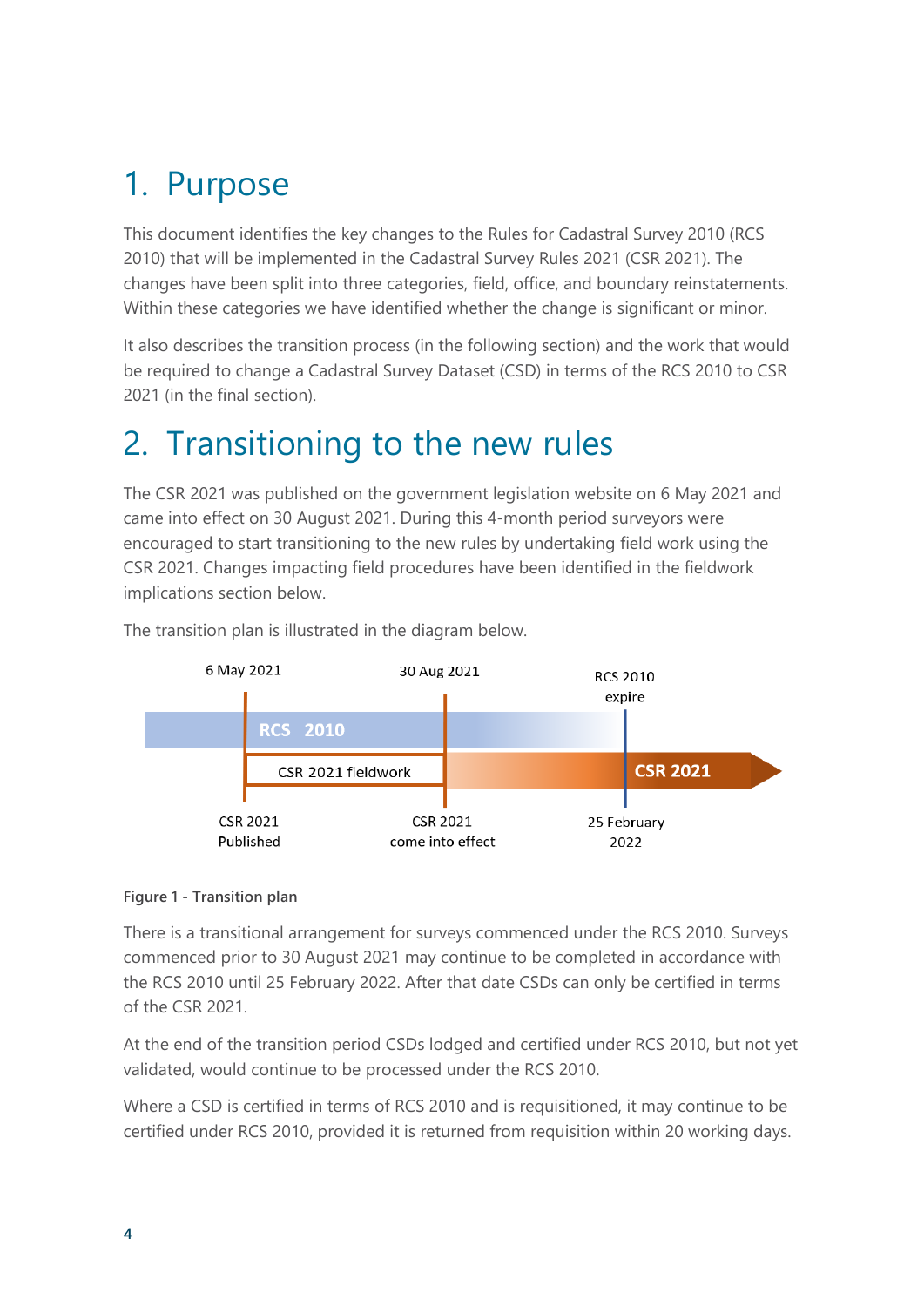Section 6 of this document has a [list of changes](#page-22-0) you will need to make to convert your RCS 2010 CSD to CSR 2021.

### <span id="page-4-0"></span>**2.1. Cadastral Survey Guidelines**

After publication of the CSR 2021, new guidance material to support surveyors undertaking cadastral surveys and preparing CSDs will be progressively made available from the [LINZ website.](https://www.linz.govt.nz/land/surveying/rules-standards-and-guidelines/cadastral-survey-rules-2021-csr-2021-implementation/cadastral-survey-guidelines) A considerable effort has been put into developing centralised guidance material that will enable surveyors to meet CSR 2021 requirements as well as Landonline and legal requirements. Unlike previous guidance where information on a single topic may have been located in three different articles, we have created a one stop shop of information on key topics.

### <span id="page-4-1"></span>**2.2. Education and Training**

We will be rolling out a phased education programme to support the survey profession through the transition. More information about education, see the [LINZ website.](https://www.linz.govt.nz/land/surveying/rules-standards-and-guidelines/cadastral-survey-rules-2021-csr-2021-implementation#webinars)

# <span id="page-4-2"></span>3. Fieldwork Implications

### <span id="page-4-4"></span><span id="page-4-3"></span>**3.1. Field Information – significant change**

Field information will be required to be submitted with the dataset, in a form that ensures permanent usability (r 71(e)). Field information should also include an accurate record of the position of any new water boundary (r 71(f)). The Rules do not specify the format of the information, but it must be in a form that ensures permanent usability. Surveyors that are not familiar with the measurement technology must be able to follow and interpret the field methodology.

For more information refer to section [4.1 Content of a CSD](#page-10-1) below.

Fieldnotes currently need to be made available on request so this should not be an onerous requirement for surveyors.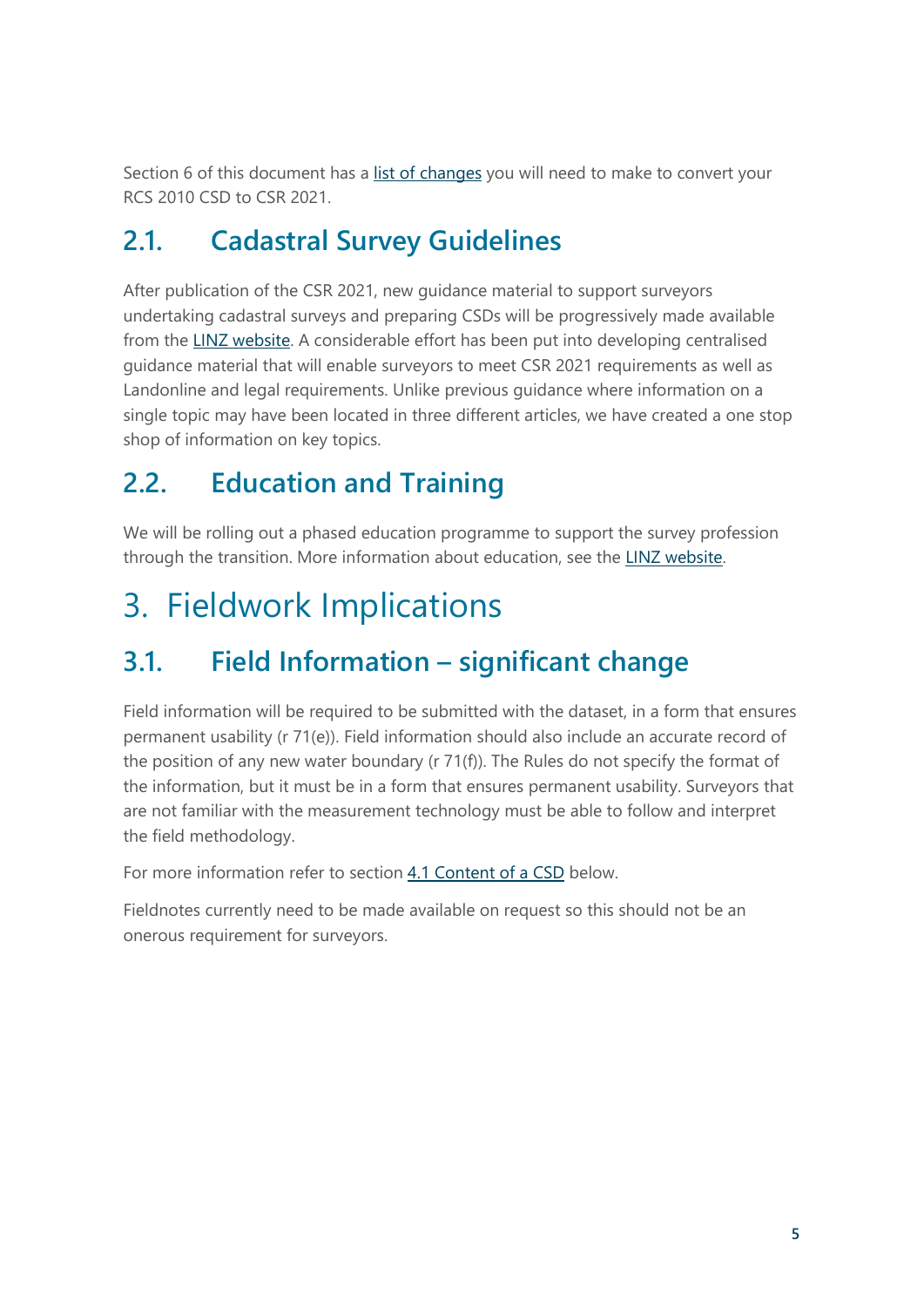### <span id="page-5-0"></span>**3.2. Occupation diagram – minor change**

The Rules now specifically require occupation information to be provided in graphic form (r 81(2)). In most instances surveyors will continue to use an occupation diagram, however the information could be added to the survey diagram. An occupation diagram must be saved as a supporting document with the type 'Occupation Diagram', so that it becomes part of the Record of Survey.

Occupation information is now required for all new boundary points (r 81(3)). Where there is no occupation a 'No Occupation' annotation must be recorded against the boundary point and related lines (r 81(4)).

### <span id="page-5-1"></span>**3.3. Reference marks – significant change**

Witness marks are no longer referred to and have been replaced by a stronger requirement for three Permanent Reference Marks (PRMs) (r 32). Each boundary point that is required to be referenced must have a PRM within the specified distance (150m for Class A, 500m for Class B and 1,000m for Class C). And each of the three PRMs must be within the applicable distance (150m for Class A, 500m for Class B and 1,000m for Class C) of a boundary point that is required to be referenced. Landonline business rules C682 and C681 will check whether a CSD contains a minimum of three PRMs and whether they are within the prescribed distances.

PRMs are expected to be placed to remain useable in the foreseeable future, to survive the longest possible time, but a 50-year term is no longer explicitly specified (r 33).

The rules clarify the description information required for PRMs being the relationship to the ground level and its situation. For example, on a berm, carriageway, kerb, footpath. PRM descriptions must be recorded within the digital mark detail information rather than separate finder diagrams (r 80(8)).

At least two PRMs within the applicable distance (150m Class A and 500m Class B) must have reduced levels when referencing of a height-limited boundary point is required (r 34).

### <span id="page-5-2"></span>**3.4. Accuracy standards – minor change**

Now specified as a single tier, although requirements are not too dissimilar. The new standards should not require a change in survey practices under the RCS 2010. See Table [1](#page-6-0) for comparison of CSR 2021 standards with RCS 2010 standards.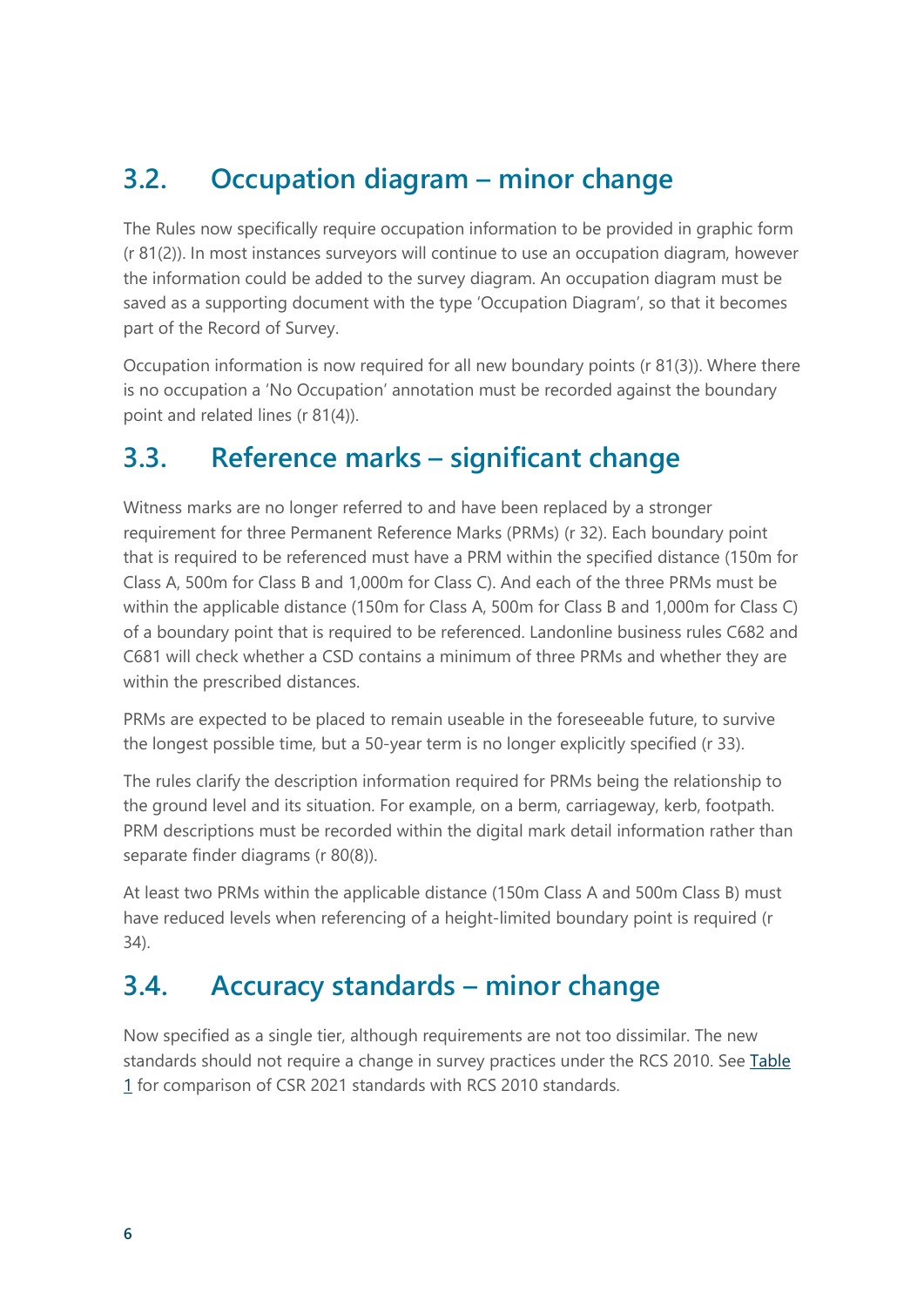Key changes are:

- A new vertical accuracy standard between a vertical control mark (VCM) and a height-limited boundary point applies to ensure an accurate relationship and provides for future re-establishment of the boundary.
- All vertical accuracy standards now apply to the slope distance between survey marks.
- All non-boundary accuracy standards are capped at 0.20m rather than the previous 0.50m.
- A reduced horizontal accuracy tolerance applies between a class A boundary point required to be referenced and all old and new non-boundary marks (rule 21).

Horizontal accuracy standards will be tested by Landonline internal consistency and network adjustments. Vertical accuracy will remain untested in Landonline with surveyors continuing to provide reduced levels as user added text.

| <b>Accuracy of non-boundary marks</b>                                                                                                    | <b>CSR 2021 standard</b>                                    | <b>RCS 2010 standard</b>                       |
|------------------------------------------------------------------------------------------------------------------------------------------|-------------------------------------------------------------|------------------------------------------------|
| The horizontal accuracy between any 2 new<br>or old non-boundary marks must not exceed                                                   | $0.025 + (dist \times 0.00005)$ m to<br>a maximum of 0.20 m | $\sqrt{[0.025^2 + (dist \times 0.0001)^2]}$ m, |
| The vertical accuracy between any 2 new or<br>old non-boundary marks must not exceed                                                     | $0.030 + (dist \times 0.0001)$ m to a<br>maximum of 0.20 m  | at the 95 % confidence level                   |
| Accuracy of connection to control network                                                                                                |                                                             |                                                |
| The horizontal accuracy between any<br>adopted cadastral survey network mark and a<br>new or an old non-boundary mark must not<br>exceed | $0.025 + (dist \times 0.00015)$ m to<br>a maximum of 0.20 m | $0.03$ m + dist $\times$ 0.00015 m             |
| The vertical accuracy between any vertical<br>control mark and a new height limited<br>boundary point must not exceed                    | $0.030 + (dist \times 0.0001)$ m to a<br>maximum of 0.20 m  | No equivalent                                  |
| <b>Accuracy of boundary referencing</b>                                                                                                  |                                                             |                                                |
| The horizontal accuracy between a Class A<br>boundary point and all old and new non-<br>boundary marks with 150 m must not exceed        | $0.03$ m                                                    | $0.04 \text{ m}$                               |

#### <span id="page-6-0"></span>**Table 1 - Comparison of CSR 2021 and RCS 2010 accuracy standards**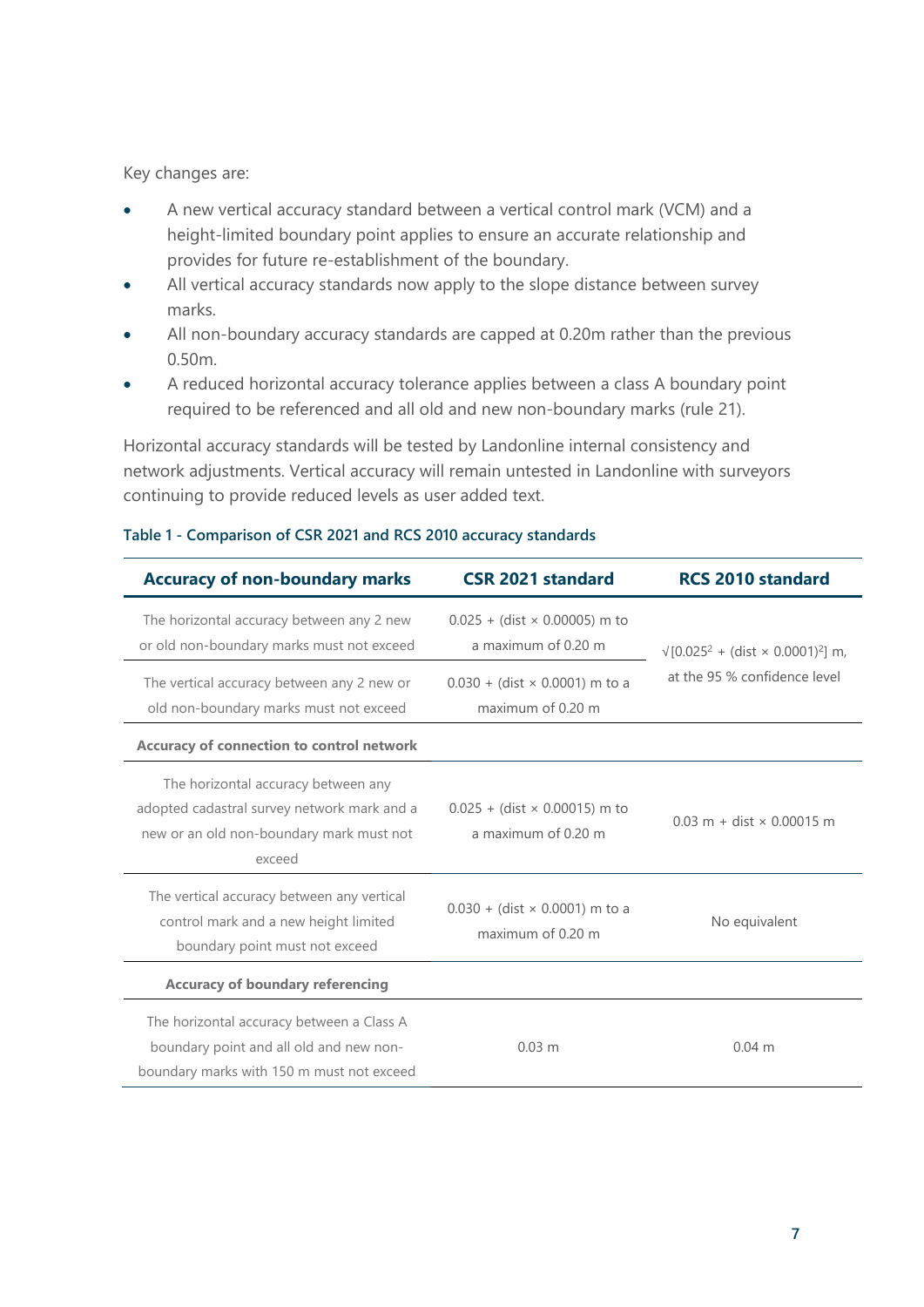### <span id="page-7-1"></span><span id="page-7-0"></span>**3.5. Non-primary parcels – significant change**

Where the underlying parcel is not being created by the survey, the Rules now provide for greater flexibility when defining non-primary parcels. Previously a non-primary parcel could only be defined in terms of the underlying primary parcel. Under rule 51(1)(a), a class B non-primary parcel maybe defined in terms of the control network and PRMs, even where the underlying parcel meets the applicable accuracy standards. Where none of the underlying primary parcel boundaries meet the applicable accuracy standards, the non-primary parcel must be defined in terms of the control network and PRMs (r 51(1)(b)).

In both circumstances the rules require the relationship of a non-primary parcel to the underlying parcel to be 'inaccurately determined'. This allows an intersecting non-primary parcel boundary to be class D. Future surveyors will hold the bearing and recalculate the distance of the inaccurately determined vectors when the underlying parcel is redefined.

Inaccurately determined boundaries are also permitted for:

- an urban situation where the underlying parcel does not meet class A standards (r 51(1)(b)).
- a rural situation where the covenant or easement is permitted to be class  $C$  (r 53(1))

There are specific survey requirements where the relationship of the non-primary parcel to the underlying parcel is inaccurately determined:

- orientation must be in terms of an official geodetic projection
- must connect to two nearby cadastral survey network marks (CSNMs)
- CSNMs may be adopted
- three PRMs will be required within the applicable distance for the class (excluding class C boundaries)
- every boundary point that is not class D must be connected by one or more vectors to a PRM. Where class C applies, connection is required to a nearby CSNM.
- The horizontal accuracy between each boundary point that is not class D and an adopted CSNM must not exceed 0.60m (class C boundaries)

Class D boundaries on an existing non-primary parcel must be upgraded where the primary parcel is being created with class A boundaries. (r 51(5))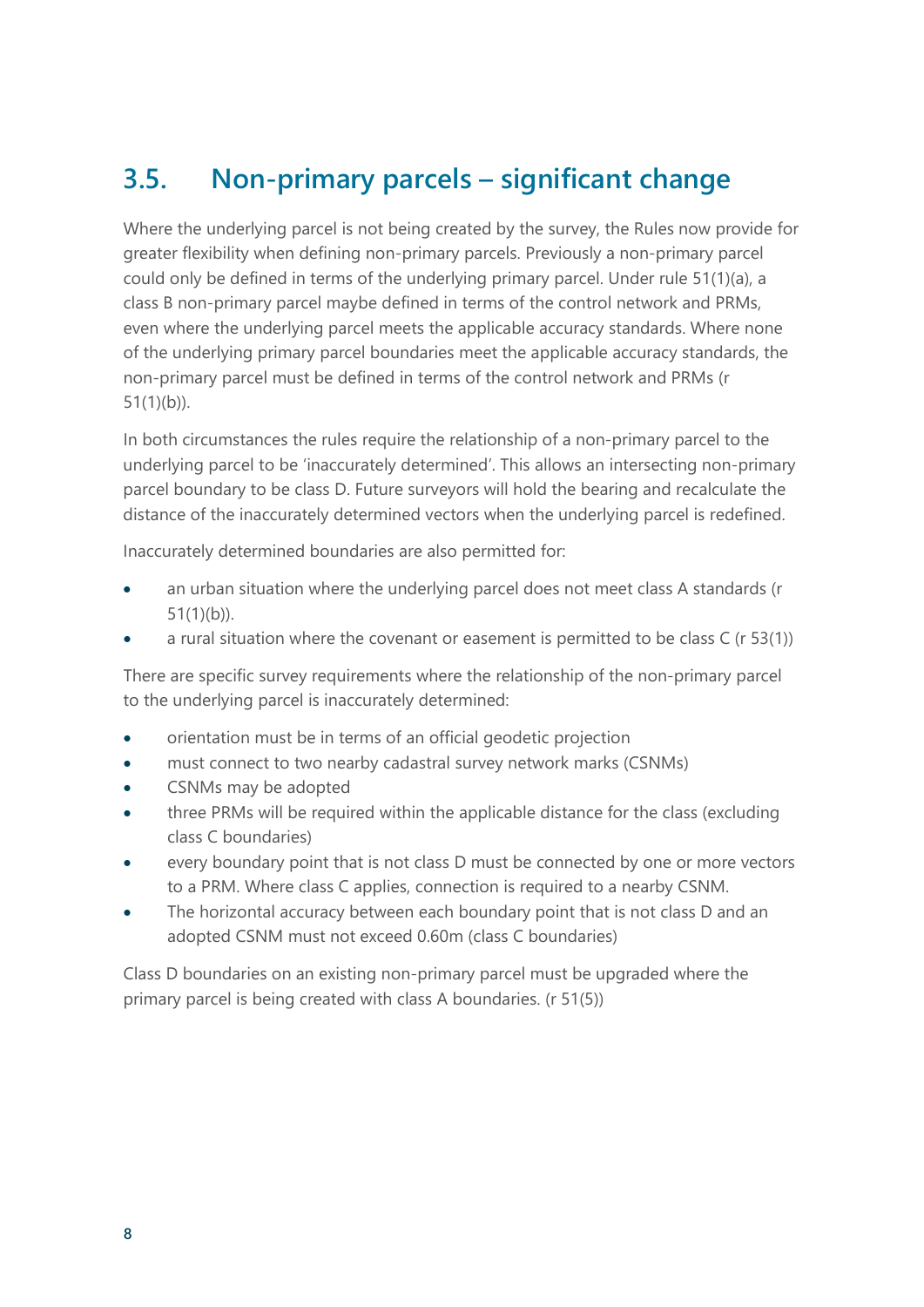### <span id="page-8-0"></span>**3.6. Boundary marking – minor change**

The following boundary points have been clarified as requiring ground marking:

- all new boundary points on a Māori Land CSD (r 35(1)(b))
- an existing boundary only defined on a diagram on transfer  $(r 35(2)(c))$
- an unmarked non-primary parcel that is converted to a primary parcel (r 35(2)(h))
- all affected primary parcel boundaries (r109(1))

The following boundary marks are clarified as not needing to be ground marked:

- new boundary points coinciding with water or water centre-line boundaries (r 35(1)(g)
- new boundary points on non-primary parcels (r 63)

While there is no requirement to mark a non-primary parcel, if there is a new or old mark on a class A or class B boundary point, the mark must comply with the number and distance of PRMs specified in rule 32 (r 64).

There is now no longer any provision to adopt boundary points and provide adjoining owners consent of a parcel whose limitation as to parcels is being removed. The current dispensation providing for the [Alternative process where limitations as to parcels are](https://www.linz.govt.nz/kb/781#altprocess)  [being uplifted](https://www.linz.govt.nz/kb/781#altprocess) will expire when the Cadastral Survey Rules 2021 (CSR 2021) come into force on 30 August 2021.

Rule 37 specifically mentions disturbed boundary marks can be removed or driven below the ground. Disturbed survey marks must be treated as a new survey mark. Where a survey mark is removed, the disturbed position must be recorded in the record of survey and survey diagram along with an annotation to indicate the mark has been removed (rr 80(1), (2), (5), 82(a), (b), (c)).

### <span id="page-8-1"></span>**3.7. Datum connection – minor change**

Horizontal connection needs to be made to a CSNM by adoption or measurement, regardless of how close a CSNM is to the site. If a CSNM is within 1,000m it must be connected to, however if there is not a CSNM within 1,000m then any CSNM can be connected to (r 17). There are no longer different distance requirements between class of boundary. Landonline business rule C640 will test compliance with this requirement.

Where a survey includes a height-limited boundary point a vertical control mark (VCM) must be included in the survey regardless of how close a VCM is to the site. If a VCM is within 1,000m it must be included in the survey, however if there is not a VCM within 1,000m then any VCM can be included (r 18). There are no longer different distance requirements between class of boundary. Note that a VCM only needs to be included in the CSD and might not need horizontal connections to be captured. Compliance can be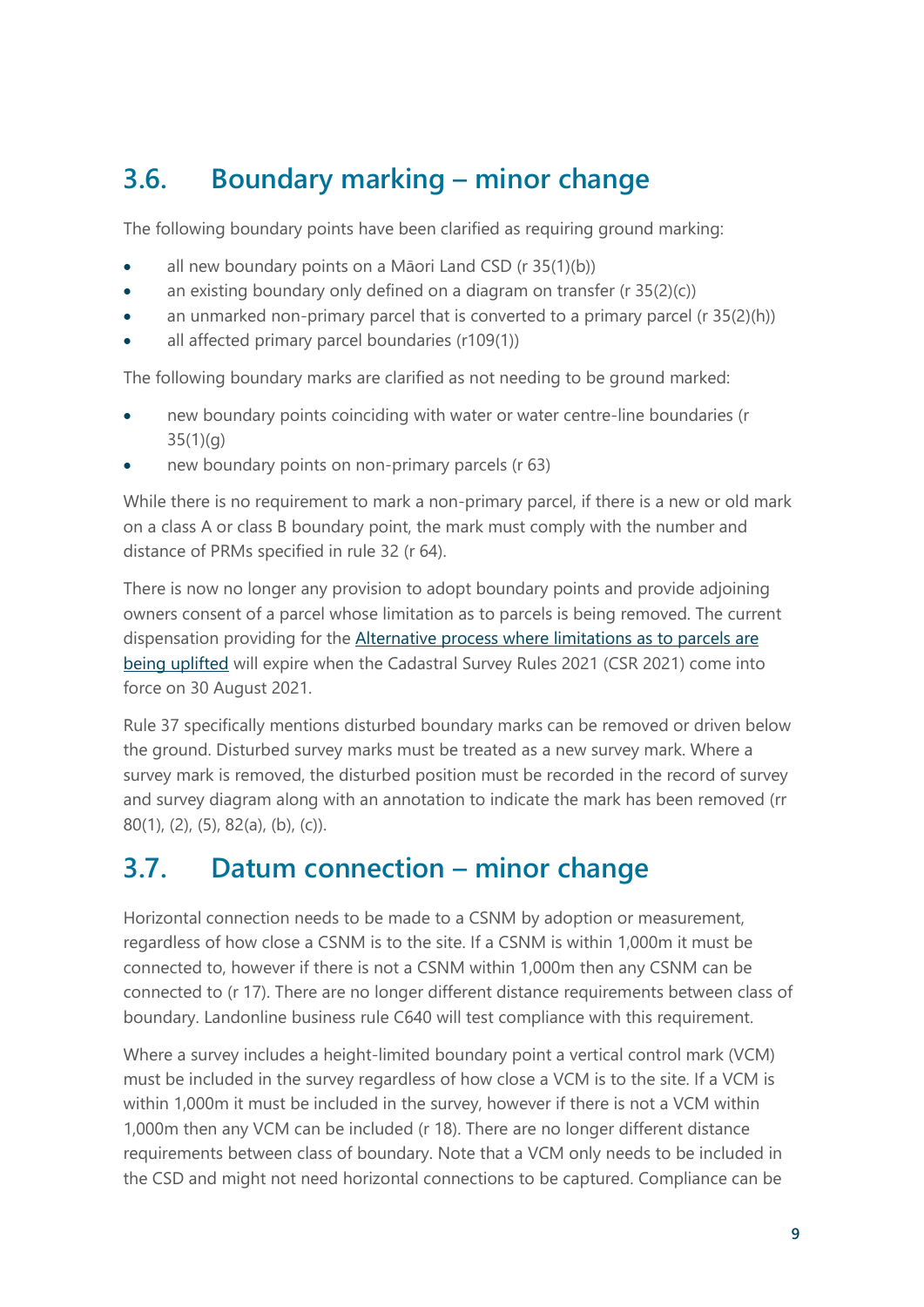achieved by adding the annotation on the title diagram "Levels are in terms of [vertical datum], VCM [mark name and geodetic code], RL [Value]."

### <span id="page-9-0"></span>**3.8. Vertical Datum – significant change**

Heights must be in terms of an official vertical datum. Alternative or assumed datums are no longer permitted (r 18(1)). Where a unit development has commenced under previous regulations or rules the reduced levels must be in terms of the previously deposited plan. If an unofficial datum is used for an existing unit development, the VCM must be provided with a reduced level in terms of the unit title development (rule 62(2)).

### <span id="page-9-1"></span>**3.9. Height-limited parcels – minor change**

The term stratum boundary has been replaced with height-limited boundary (r 12). A height-limited boundary point on a primary or unit parcel must include at least 2 PRMs with reduced levels (r 34). Height-limited boundary points on easement, lease or covenant parcels no longer need reference marks (r 61(2)), although a VCM must be included in the survey (r 18(2) & (3)).

### <span id="page-9-2"></span>**3.10. Ground movement – minor change**

All provisions relating to ground movement have been brought together in one location. However, there are still rules that only apply in greater Christchurch. The definition of 'affected' now applies to all forms of ground movement (r 108). All affected boundaries must be defined by survey and ground marked (r 109(1)).

Deep-seated movement has been replaced with 'fault zone' movement – meaning movement on a fault caused by the deformation of bedrock (r 108).

When defining a non-primary parcel and the underlying parcel is affected by ground movement (other than Canterbury earthquake movement) the [inaccurately determined](#page-7-1) provisions must be used unless a new primary parcel is first created (r 110(3)).

Mark conditions 'disturbed' and 'reinstated', with specific reference to ground movement, no longer apply. These marks have the same meaning as any other survey mark.

All annotations relating to ground movement have been included in the annotation tables for survey and title diagrams. (r 87, 88, 103 and 104)

The provisions in greater Christchurch are unchanged.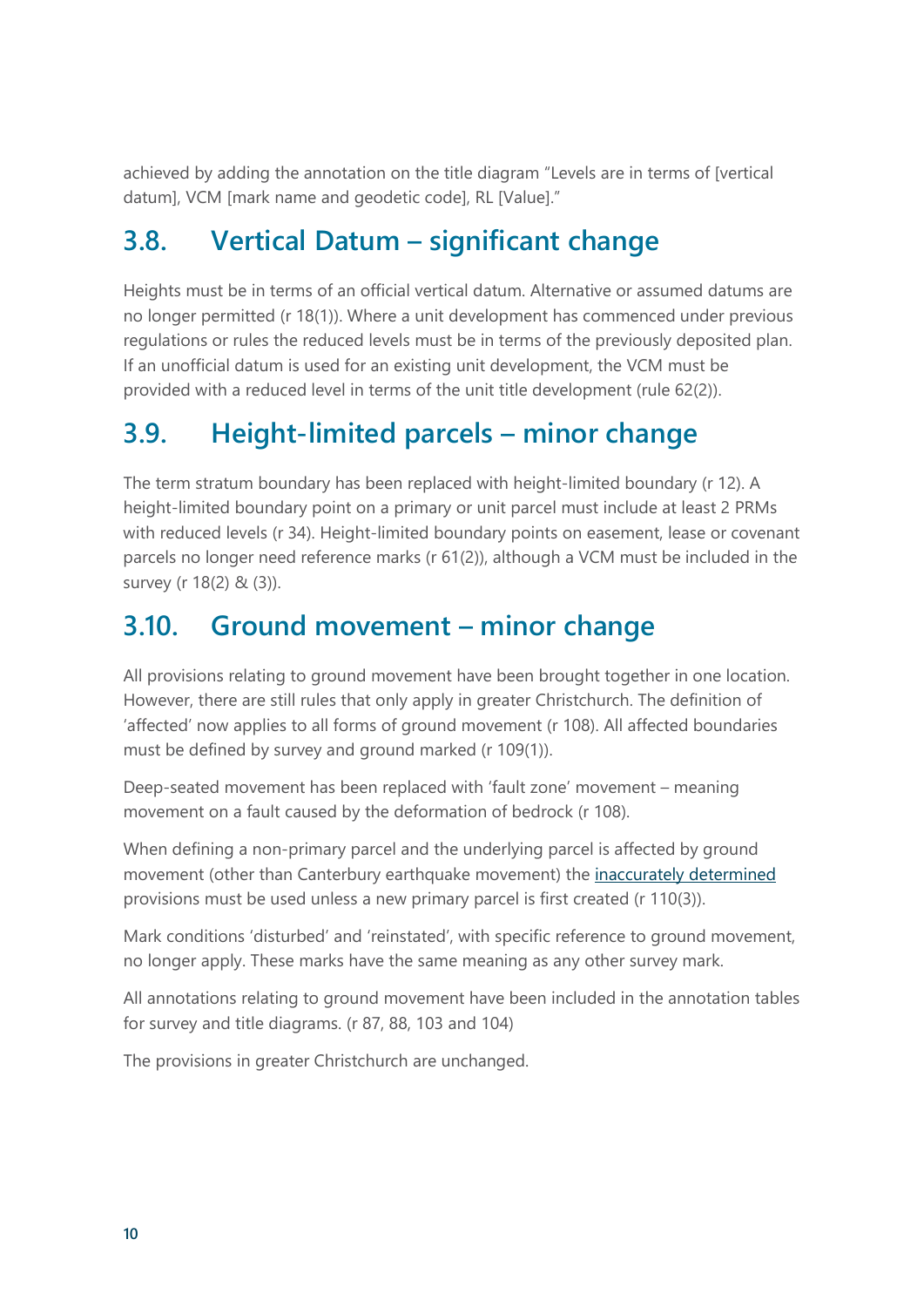# <span id="page-10-0"></span>4. Office/Other Implications

### <span id="page-10-1"></span>**4.1. Content of a CSD – minor change**



*Italics* = new requirement of CSR 2021

grey font = non mandatory information included by Landonline,

standard font = no change from RCS 2010

#### **Figure 2 – CSD format in Landonline**

A CSD must now include [field information](#page-4-4) (r 71(e)) and an [accurate record](#page-15-1) of the position of a water boundary (r 71(f)).

Two new supporting document types have been added to Landonline to support the requirement to include all relevant field information and an accurate record of the water boundary in a CSD. These two supporting document types are 'Field Information' and 'Water Boundary Record'.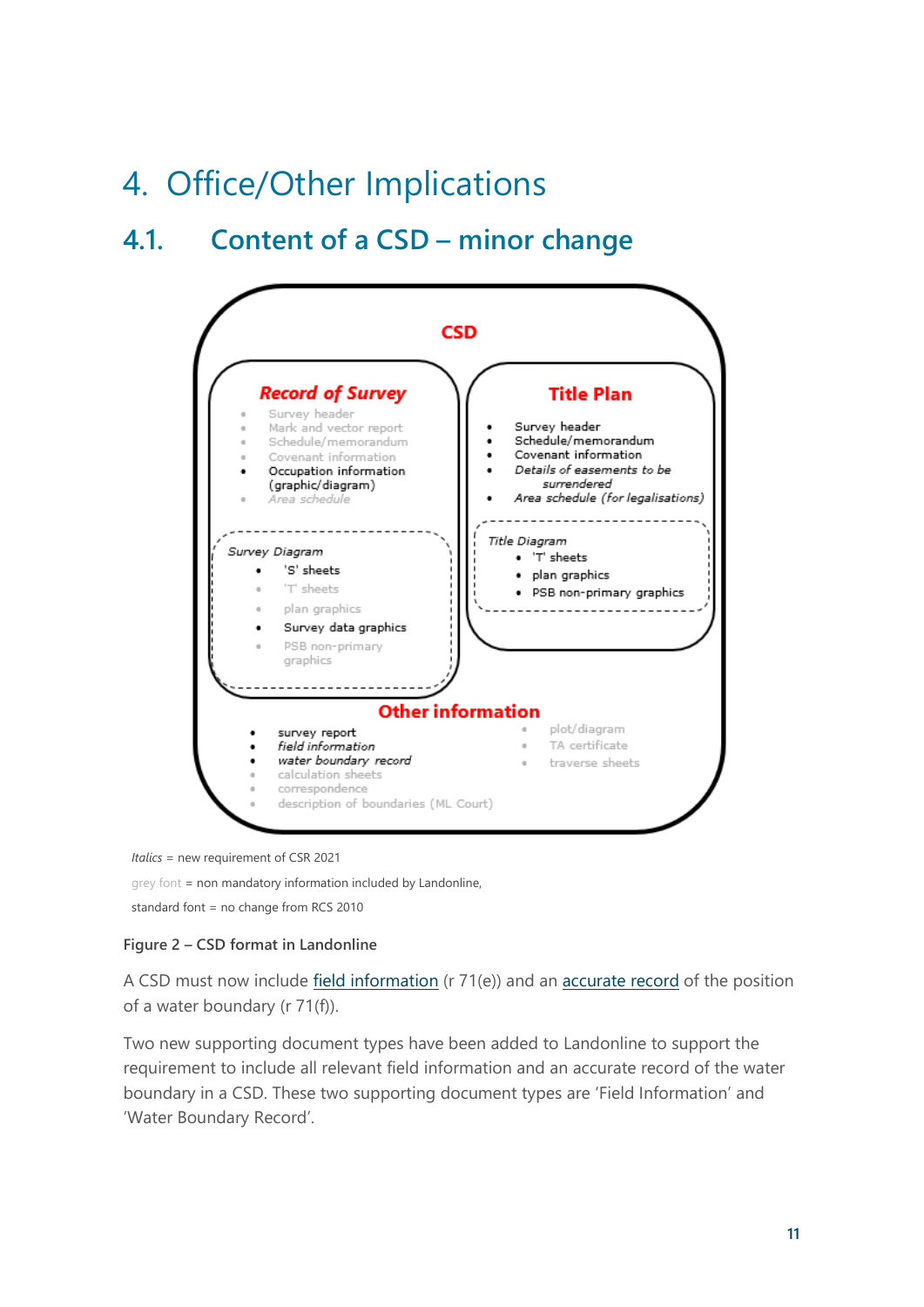When either of these 2 supporting document types are chosen you can attach a machine readable colour PDF. The machine readability and colour is retained after lodgement. Readability also allows future users to search and copy text to other applications.

It is also required to include a dataset description (r 71(c)), which is existing Landonline functionality and previously required by the Standard for lodgement of cadastral survey datasets. There have also been some minor terminology changes:

- CSD Plan will now be called Record of Survey. The record of survey as produced by Landonline will continue to include the tenure system information such as schedules and title diagrams.
- Diagram of survey renamed 'Survey Diagram'.
- Diagram of parcels renamed 'Title Diagram'.

The Title Plan must now also include details of easements to be surrendered and [covenants to be revoked](#page-13-0) (r 92(h)).

[Area schedule](#page-19-0) will now be included in the Title Plan for legalisation CSDs where previously it sat out in other information (r 96).

#### **Title Diagram**

Rule 105(1) now requires bearings be shown on the Title Diagram which is something that has been shown for a long time already. Height-limited boundary information must now be included in the Title Diagram (r 102).

### **Record of Survey**

A few items that have always been part of Landonline functionality have now been included in the Rules. This includes:

- The date the survey was completed  $(r 76(c))$
- The dataset description (r 76(e))
- CSD number and sheet numbers on each page (r 76(f)).

### <span id="page-11-0"></span>**4.2. Appellations – minor change**

Unit appellations may now be a letter followed by a number (r 45). If a proposed unit was created under former survey regulations, then it must retain its appellation (r 42(3)).

Where a parcel (Lot, Section or Area) is restricted in height it must be a given a 'Height-Limited' prefix (r 43).

### <span id="page-11-1"></span>**4.3. Annotations – minor change**

All annotations required on the survey and title diagrams have been moved to rules 87, 88, 103 and 104. Note that there are now additional annotations relating to non-primary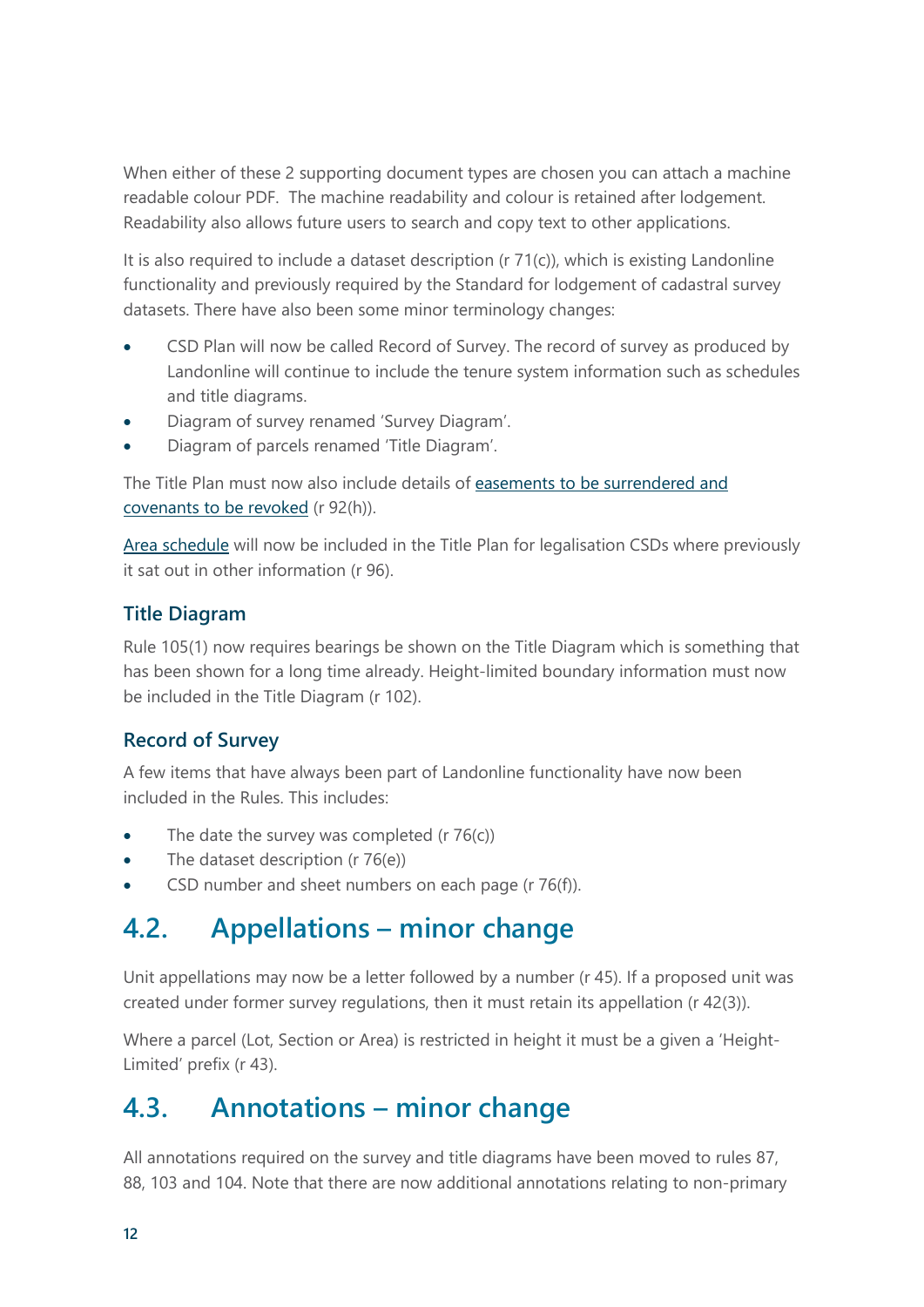parcels, accepted boundaries, and water boundaries. Surveyors can use these annotation tables as a check list for their CSDs.

### <span id="page-12-0"></span>**4.4. Boundaries – minor change**

### **Defined by survey**

Defined by survey is now linked to the requirement to mark a boundary point (r 13(c)). The requirement to define by survey a class A boundary point on a parcel less than 0.4ha has been removed.

### **Defined by adoption**

'Defined by Adoption' is no longer referred to, but a boundary may still be adopted.

Clarification that adoption includes the ability to incorporate information from a CSD that was lodged for recording purposes only, if verified as complying with these rules (r 14(c)).

There are no longer any requirements to set the Landonline mark purposes as 'Defined by Survey', 'Defined by adoption' or 'Accepted'. These have been replaced by the mark purpose 'Boundary'.

#### **Permanent structure boundaries (PSB)**

A PSB may be used to define a covenant as well as an easement (r 56(1)(d)). There are simplified methods for defining the location of permanent structure boundaries (r 56(2)) and the accuracies of those boundaries (r 57).

### **Height-limited**

Simplified rules regarding how height-limited boundaries are described (r 86) and clarifying that the vertical extent of all parcels must be shown (r 83(a)).

### <span id="page-12-1"></span>**4.5. Non-primary parcels – significant change**

Bearings and distances for non-primary parcels are not required to be shown on the Title Plan if they are from an existing approved CSD (105(2)(a)). Where bearings and distances are not shown the easement must be annotated 'Parcel adopted from [CSD number]' (r 103 Table 7).

Existing non-primary parcel boundaries may be accepted where they are within a new primary parcel over 100 ha that has accepted boundaries (r 54)

#### **Non-primary parcels crossing boundaries**

A non-primary parcel may cross a primary parcel boundary but must not cross an estate boundary (r 47). Where this occurs the schedule of easements must show all the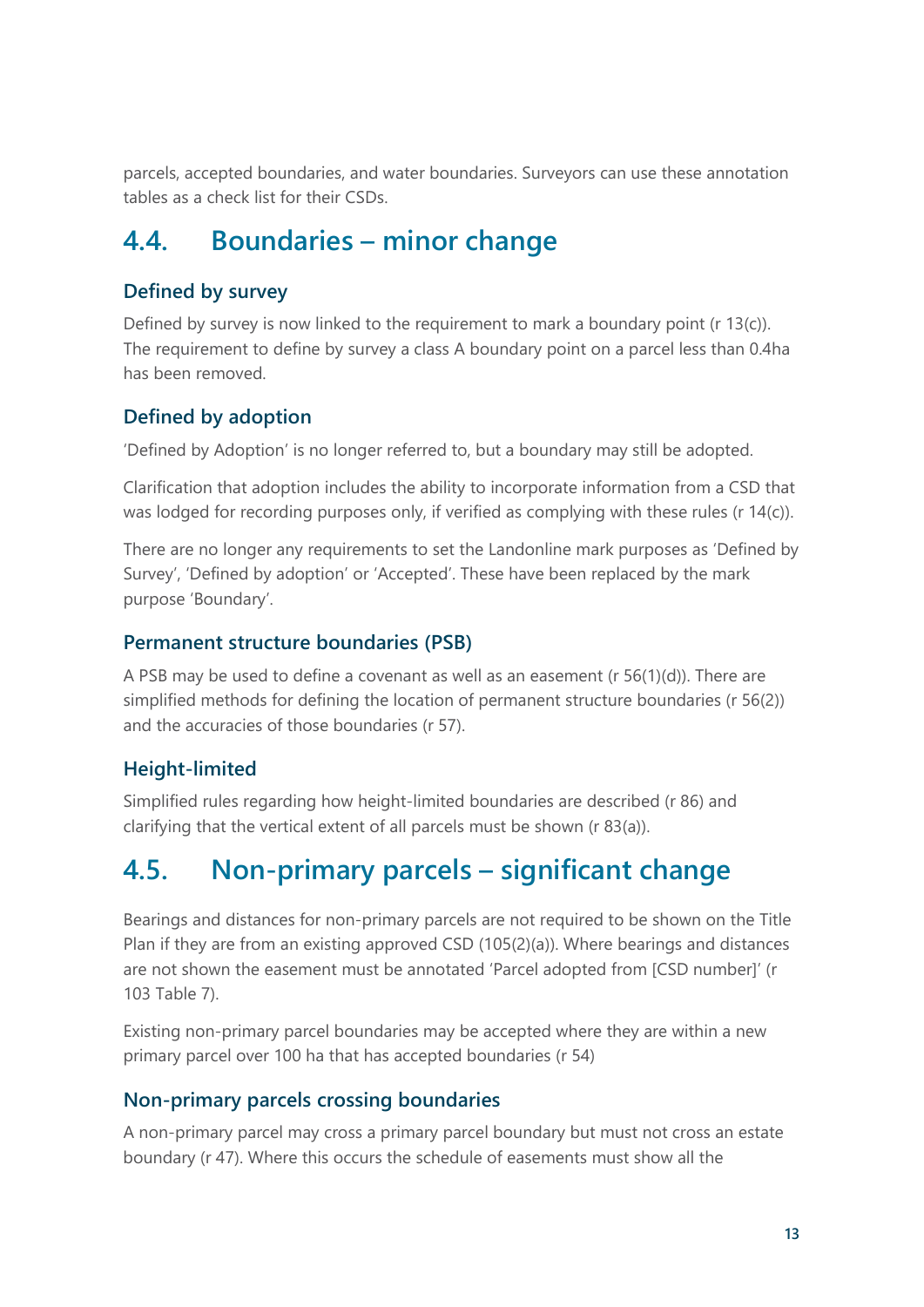appellations of the burdened land. The Landonline automatic easement schedule allows more than one appellation to be added.

#### **Centre-line easements**

Where the width of a centre-line easement is known it must be represented as a polygon (r 49). There are no longer provisions for it to remain as a centre-line where it is completely within a single underlying parcel.

#### **Form of a boundary**

The form of a boundary must be the same as the underlying primary parcel (r 46(3). An existing irregular boundary on a non-primary parcel may remain irregular (r 46(6)).

#### <span id="page-13-0"></span>**Easement schedule**

Easements to be surrendered or covenants to be revoked will now need to be detailed in the Title Plan, including the creating document reference (r 92(h)). Note only covenants that have been previously defined on an approved CSD should be identified as revoked in the CSD. The Landonline automatic easement schedule provides functionality to record the surrender of easements and revocation of covenants recorded on the underlying title. Surveyors are encouraged to use this functionality, as it ensures the correct creating document number is pulled through from the underlying title and makes the cancellation process more efficient. Where there is a partial surrender as a result of a road to vest or legalisation action, the portion being surrendered does not need to be identified in the CSD. Other partial surrenders can be included in the notes section of the automatic easement schedule.

| <b>Land Registration District</b><br>Canterbury                                                      |                       |                                                                                              | Survey Number<br>LT 430909         |
|------------------------------------------------------------------------------------------------------|-----------------------|----------------------------------------------------------------------------------------------|------------------------------------|
| <b>Territorial Authority (the Council)</b><br>Far North District, Selwyn District, Christchurch City |                       |                                                                                              |                                    |
|                                                                                                      |                       |                                                                                              |                                    |
|                                                                                                      |                       | <b>Schedule of Existing Easements to be Surrendered</b><br>Last Edited: 26 Nov 2020 08:13:38 |                                    |
| Purpose                                                                                              | Shown                 | <b>Servient Tenement</b><br>(Burdened Land)                                                  | <b>Creating Document Reference</b> |
| Right to convey electricity                                                                          | Marked A DP<br>407637 | Lot 2 DP 407637                                                                              | E 7975781.7                        |
|                                                                                                      |                       | <b>Notes</b>                                                                                 |                                    |
|                                                                                                      |                       | Last Edited: 02 Dec 2020 08:44:56                                                            |                                    |

The right to convey water created by EI 12345 is to be partially surrendered in so far as it relates to Lot 2 hereon.

#### **Figure 3 - Surrender of an easement using Landonline automatic easement schedule functionality**

The required information could also be recorded on a scanned easement schedule attached to the CSD. The information must not be recorded on the title diagram.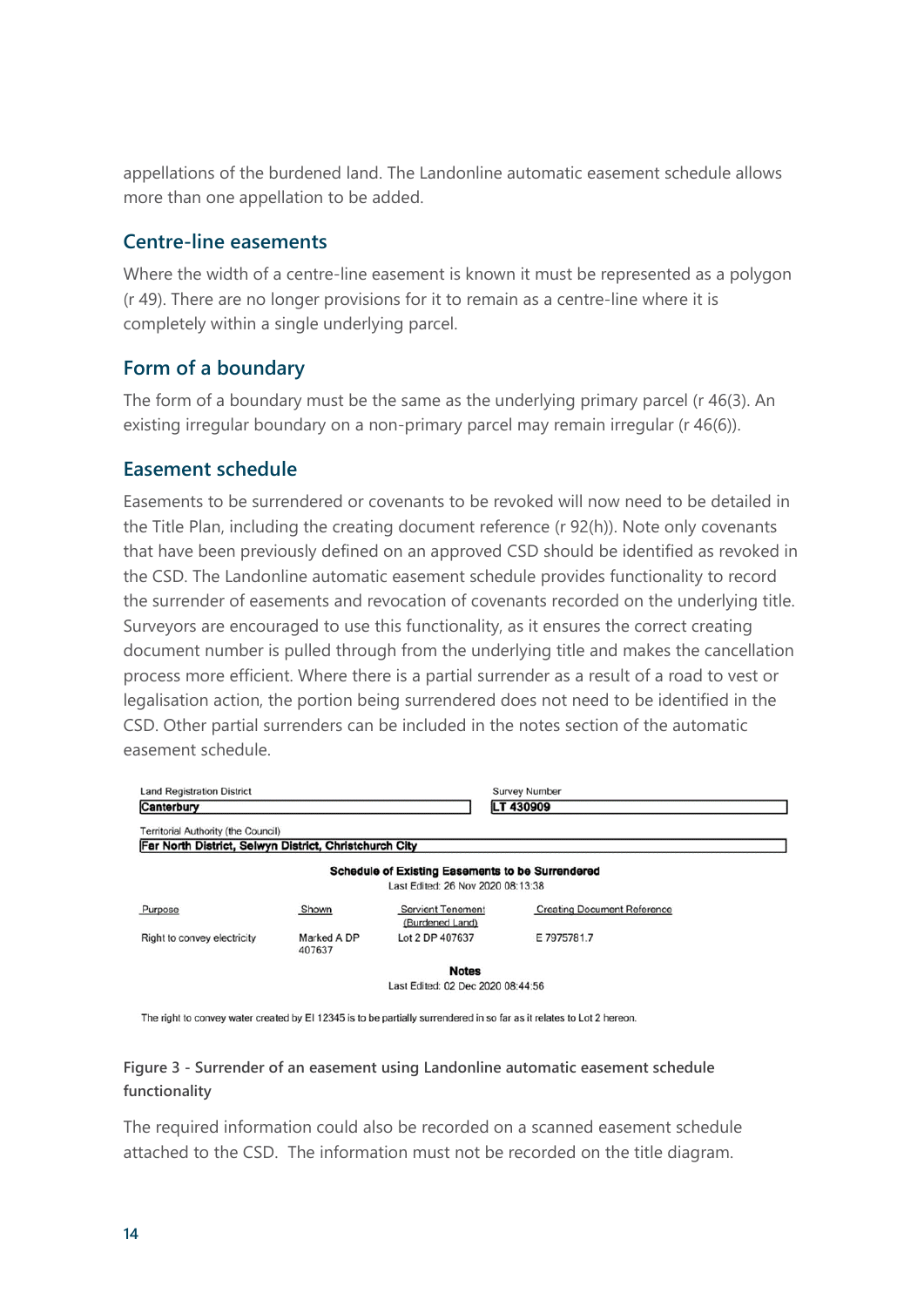Note that easement schedules should now refer to burdened (r 93(2)(d)) and benefited land (r 93(2)(e)) to reflect the Land Transfer Act 2017. Due to the requirements of s 243 Resource Management Act 1991 the easement schedule template must continue to reference the servient and dominant tenement.

| <b>Memorandum of Easements</b><br>(Pursuant to s243 Resource Management Act 1991)                               |  |  |  |  |
|-----------------------------------------------------------------------------------------------------------------|--|--|--|--|
| <b>Burdened Land</b><br>Shown<br><b>Benefited Land</b><br>Purpose<br>(Servient Tenement)<br>(Dominant Tenement) |  |  |  |  |
|                                                                                                                 |  |  |  |  |

**Figure 4 - Example of an updated easement schedule template. Note that burdened will now come before servient and benefited before dominant**

### **Partial surrender for non-primary CSDs**

Where the underlying parcel is not being created and part of an easement or covenant is to be partially surrendered then, both the portion to remain and the portion to be surrendered must be defined (r 48). Two new parcel intents 'Easement to be surrendered' and 'Covenant to be revoked' have been added to Landonline to record the portion being surrendered or revoked.

### <span id="page-14-0"></span>**4.6. Unit Titles – minor change**

Unit appellations may now be a letter followed by a number (r 45). However, if a unit was created under former survey regulations then the existing appellation must be retained (r 42(3)).

Height-limited boundary points on a unit parcel must reference a PRM (within 150m for Class A, 500m for Class B [standard reference mark distance r 32]). The survey must include 2 PRMs with reduced levels.

Parcel information for unit and cross lease developments is no longer required to be depicted on the survey diagram. However, given this information is exclusively recorded on a plan graphic it will still be included in the record of survey.

A CSD deposited in substitution for a previously deposited CSD, must retain the same CSD number (r 59).

Reduced levels in subsequent stages of a unit development must continue to be in terms of the previously deposited CSD (r 62(1)). If an unofficial datum is used for an existing unit development, then a reduced level is required on the VCM (r 62(2)).

The underlying exterior of a parcel boundary for a unit title development must be a thick line style. There is a new line style specified for proposed unit developments (Schedule 7 table 10).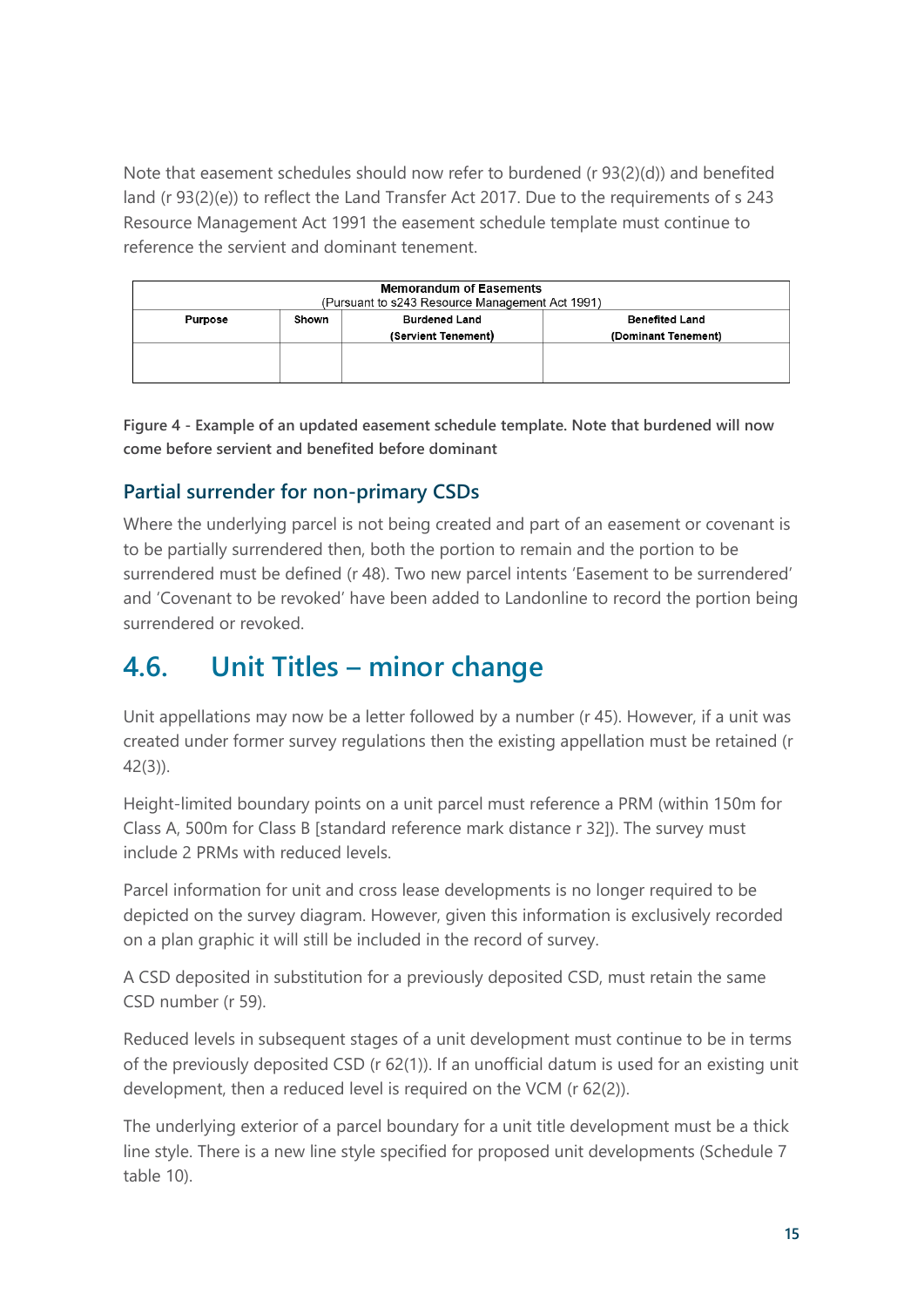### <span id="page-15-0"></span>**4.7. Water / water centre-line / irregular boundaries**

### **Accuracy class not required for water / water centre-line / irregular boundaries – minor change**

An accuracy class is no longer required for these types of boundaries (r 29). The boundary will still need to be determined to a sufficient level of accuracy once relevant factors are considered (such as the risk of overlap, nature of the physical feature, value of the land etc). The ability to record class in the Landonline CSC\_S05 line layer capture screen will be removed.

#### <span id="page-15-1"></span>**Location of a water boundary – significant change**

An accurate record of the position of any new water boundary is required to be included in the CSD (r 71(f)). This may be in the form of radiations from a known point, or traditional fieldnotes showing ties to the new boundary position. See [Content of a CSD](#page-10-1) for how to include this information in the CSD.

Survey of an existing boundary must account for any erosion unless the boundary is able to be accepted (r 10(2)(a)). This is an existing requirement that has been codified into the rules. Erosion parcels must have a parcel intent of 'Erosion' and not 'Hydro'.

Where a water body has moved by avulsion or artificial diversion/reclamation the surveyor now has a choice whether to adopt the former water boundary position as an irregular boundary or to convert the boundary into one or more right line boundaries (r 10(3)). There are standard annotations for clearly indicating where the parcel boundary and water's edge are not coincident (r 104).

Water or water centre-line boundaries may be accepted if they are part of a parcel that is to retain its limited or interim status. (r 15(2)(c)(iv)).

#### **Areas – minor change**

An area must be assigned to each portion of land claimed as dry stream bed or adverse possession (r 41(3)). This should be user added text on the plan face.

#### **Boundary intersections – significant change**

Where a right-lined boundary intersects with a water, water centre-line or irregular boundary, the class of the boundary will be different for the bearing and distance. The bearing will have the class (A, B or C) as appropriate. The distance must match the accuracy of the water, water centre-line or irregular boundary as determined under rule 29 and will be class D (r 30). As Landonline does not provide for the individual capture of bearing and distance classes these vectors must be captured as class AD, BD or CD in Landonline (the first letter represents the bearing class and the second the distance class).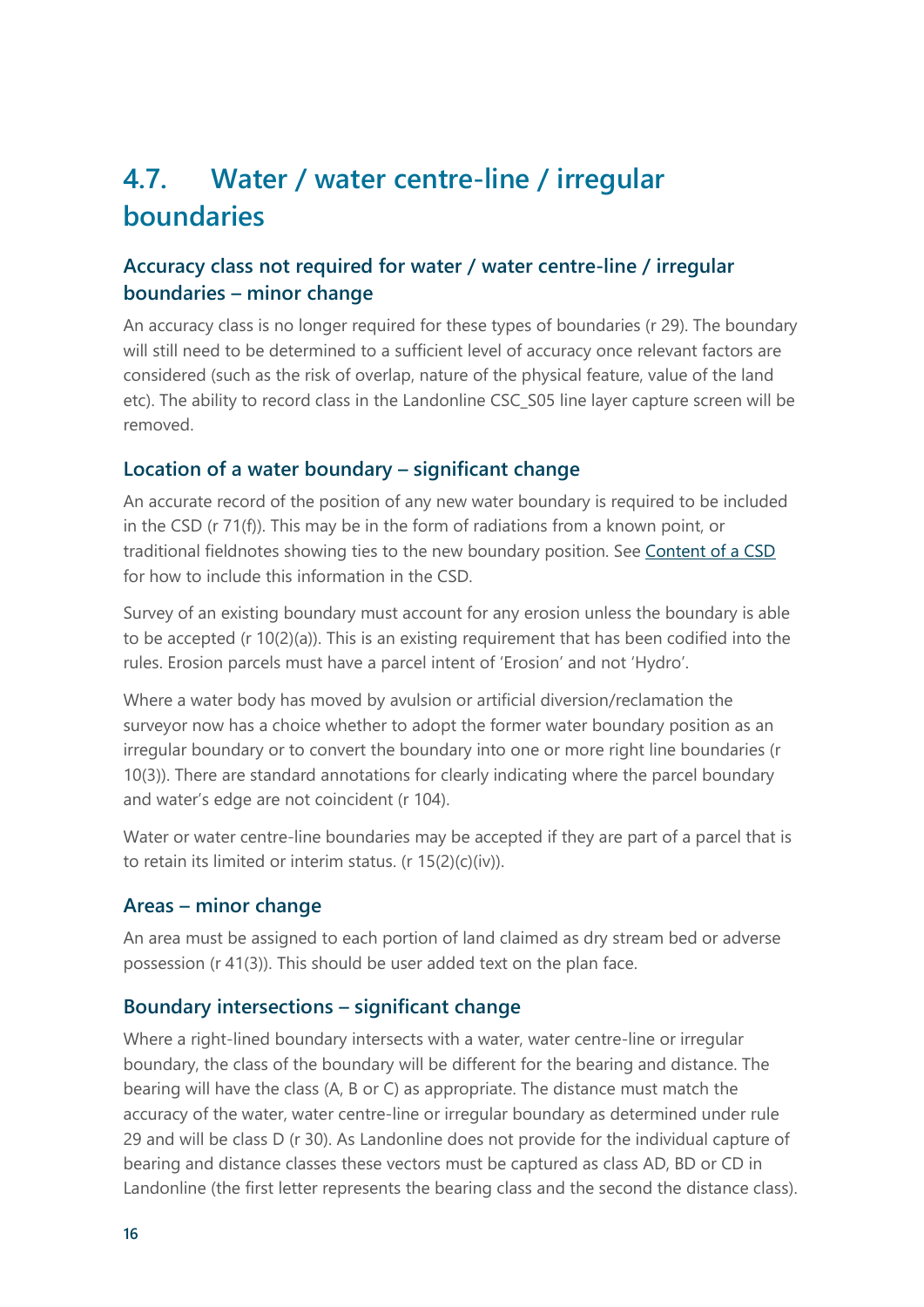Landonline will assign appropriate classes to the individual components of the vector when checking the accuracy standards.

Each end of water, water centre-line or irregular boundary must have at least one vector (r 89e), rather than two, and Landonline automatic business rule C470 will be turned off.

#### **Water Centre-line boundary – minor change**

A previous irregular boundary that followed the centre-line of a water body is now considered a water centre-line boundary (r 11). A new water centre-line boundary is not permitted. Water centre-line boundaries have been added to Landonline as an irregular line type. In CSC\_S05 line layer capture screen, surveyors must select the correct form of boundary from either water, water centre-line or irregular.

#### **Non-Primary parcels over water – minor change**

Part 6, subpart 8 provides for the creation of marine reserves and customary marine titles as non-primary parcels. While new, the number of surveys expected to relate to these rules is small and, it is considered a minor change.

Key concepts are:

- boundaries may be class C in the common marine and coastal area (r 66).
- can accept existing water boundaries irrespective of accuracy or relationship to physical water position (r 67).
- new boundaries at MHWS or MLWS may be offset from an accepted water boundary without determining the true relationship between the boundaries (r 68)
- where a right line-boundary intersects a water boundary the bearing must be class A, B or C and the distance must be class D (r 69). As with rule 30 these vectors must be captured as class AD, BD or CD in Landonline.
- the provisions for positioning non-primary parcels over water are the same as they are for inaccurately determined non-primary parcels (r 70).

### <span id="page-16-0"></span>**4.8. Survey Report – minor change**

There is a new [survey report template](https://www.linz.govt.nz/system/files_force/media/doc/survey_report_template_v1_july_2021_0.docx?download=1) (including digitally in Landonline). Items required to be covered are not considered a significant change, but the structure and order will change. Key changes are:

• Detailed information on the purpose of the survey including reference to the statutory provisions where it's not otherwise clear. Situations where detailed reporting would be required include, where the purpose of the survey is to remove the limited or interim status of a title, an adverse possession, an accretion, a dry stream bed claim, or legalisation (r 72(a)). This reporting assists LINZ validation determine whether the CSD will achieve the desired outcome.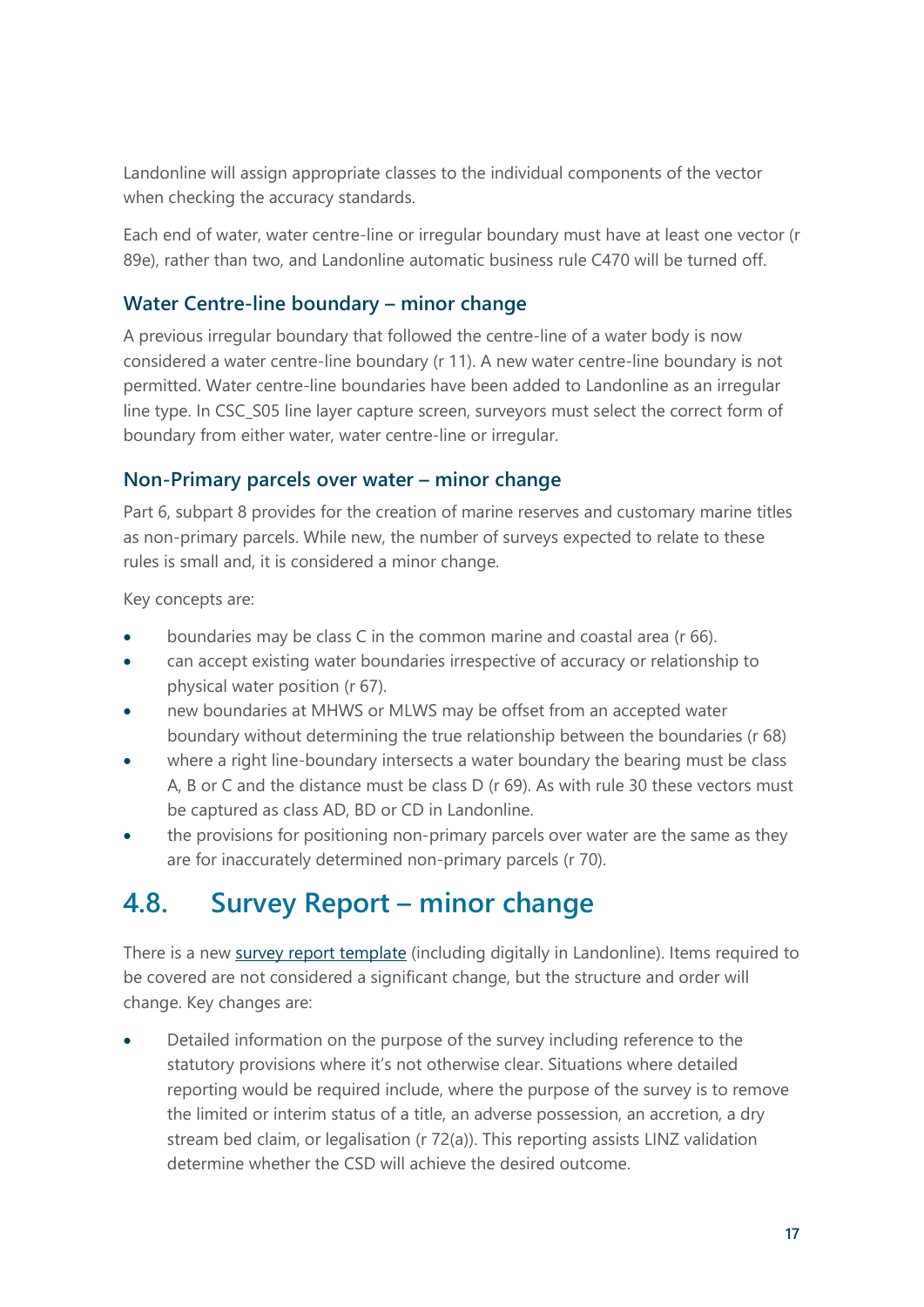- an explanation as to why a CSD for a Crown subdivision does not include a certificate under s223 of the RMA 1991. (Was in Standard for lodgement of cadastral survey datasets) (r 72(b))
- no longer need to report reasons for accepting a boundary.
- no specific reporting for ground movement as covered under generic definition decisions (r 72(i)).
- new reporting requirement for water boundaries that have been adopted and the physical margin has moved (r 72(l)).

### <span id="page-17-0"></span>**4.9. Marks – significant change**

#### **Mark attributes**

Survey mark information must be recorded as digital information in the record of survey. Specifically, the record of survey must record via the mark reliability field whether a survey mark is disturbed or renewed (r 80(5)). A record of survey must also identify by the mark condition field whether a mark is 'removed', 'searched for and not found' or 'destroyed' (rr 80 (5) & (7)). Where this information cannot be recorded in the record of survey it must be included in the survey report (r 72(h)).

Where a boundary point is 'impracticable to mark' the Landonline mark condition field must be set to 'impracticable to mark' (r 80(6)).

Information about PRMs previously recorded in the finder diagrams must now be recorded electronically in the mark description field (r 80(8)).

#### **Unique Mark names**

Unique survey mark name requirements applying to non-boundary marks have been extended to boundary marks (r 80(2)).

Existing survey marks with a name that is not unique may be made unique within the CSD by adding a unique numeric identifier within rounded brackets before the CSD number (r 80(3)). This is common practice for many surveyors already.

### **Symbology**

There has been a small change in how marks in posts will be presented. A mark in a post will have a circle symbol to reflect the mark in the post rather than the post itself being the marker. The symbol for a boundary post remains a square (Schedule 7 table 9).

### <span id="page-17-1"></span>**4.10. Vectors – significant change**

The requirements for vectors are now specified exclusively in the survey diagram (r 89). To ensure the required vectors are included in the survey diagram they must be captured in the record of survey. There are specific requirements for: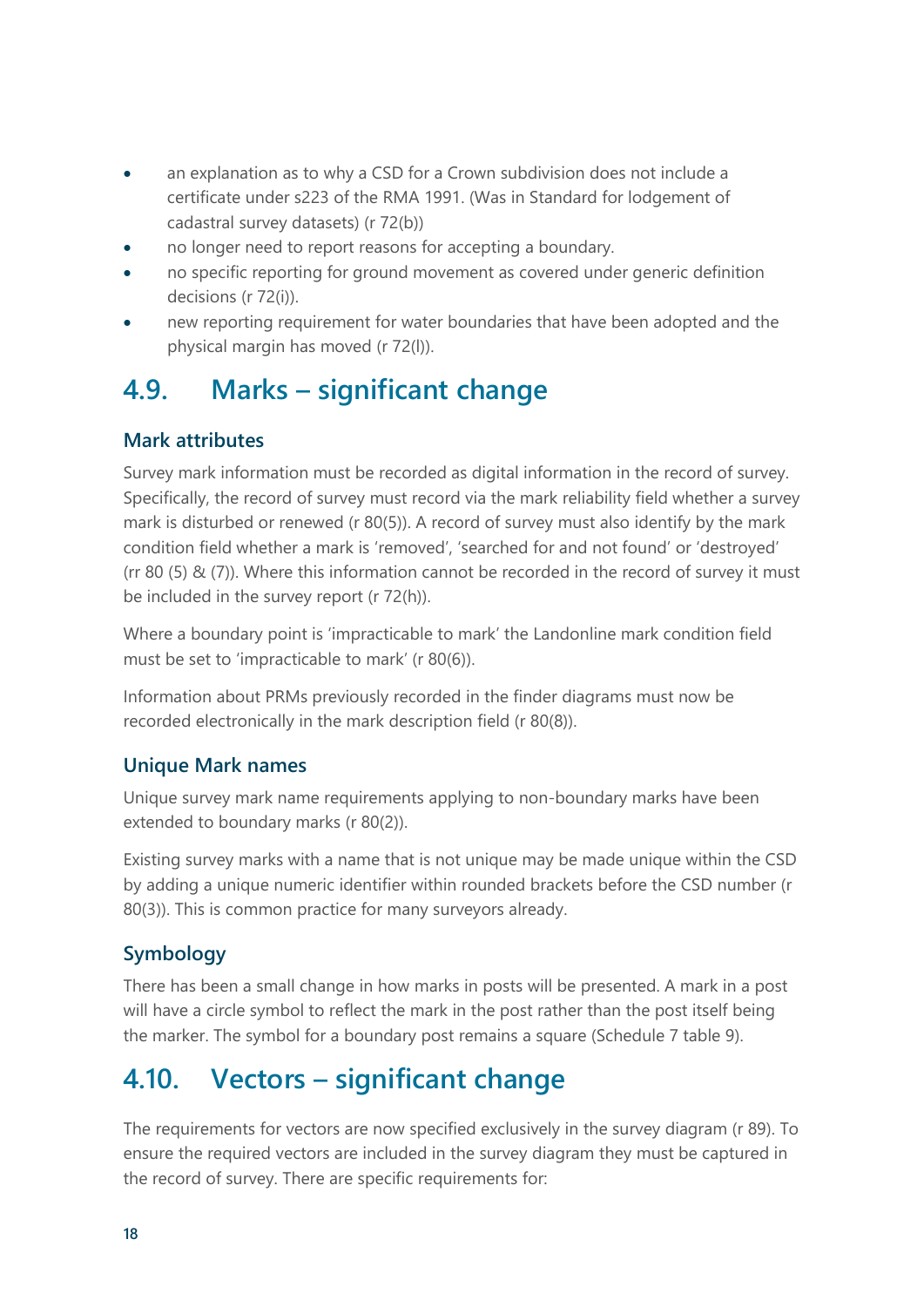- a measured vector to be included to every new or old survey mark (r 89(a)). Most surveyors show this information.
- measured vectors to at least 2 other non-boundary marks for every new nonboundary mark (r 89(b))
- a chain of measured vectors between new or old boundary marks and a PRM (r 89 (c)). In most cases this is a pegging tie.
- adopted vectors for boundary definition (r 89(d))
- at least one vector to each end point of a water, water centre-line or irregular boundary (r 89(e))
- non-primary parcels need to connect to at least 2 underlying primary parcel points either through being coincident or vectors (unless inaccurately determined). (r 89(g))
- Boundary dimensions are no longer required as they are required on the title diagram.

Landonline business rules C620, C621, C622 and C623 will test whether the required vectors have been captured in the record of Survey.

### **Adoption Source**

Adoption source has been clarified as being the CSD that measured or calculated the value, or for water, water centre-line or irregular boundaries, the CSD that measured or defined that boundary (r 75).

### <span id="page-18-0"></span>**4.11. Survey and Title Diagrams – minor change**

### **Symbology**

There is a new triangle symbol for a CSNM or VCM (Schedule 7 table 9). This will be generated automatically in Plan Generation when the mark purpose is set to CSNM/VCM in the mark purpose field of Landonline.

### **Accepted vectors**

A title diagram no longer needs to include accepted boundary dimensions (rule 105(2)(b)). Where boundary dimensions are not shown the boundary must be annotated 'Boundary accepted from [CSD number]' (r 104 Table 8). This will allow for the use of the 'Process Balance Parcel Boundaries' functionality when the spatial representation in Landonline is correct.

### **Line style**

Reinstated boundaries must be shown as a solid thick line (Schedule 7 table 10).

The underlying exterior of a parcel boundary for unit title or cross lease developments are now specified as having the thick primary line. There is also a new line style for proposed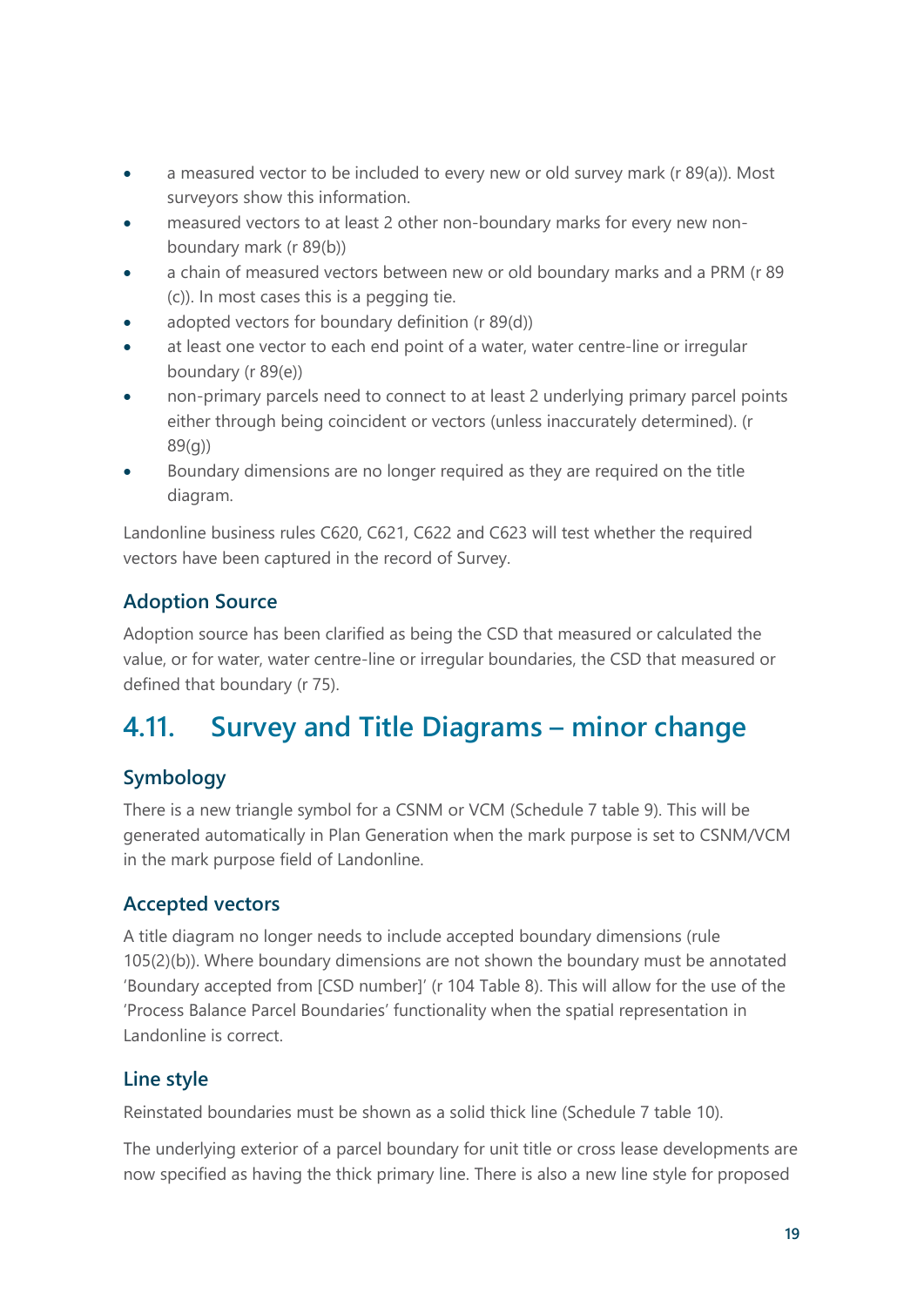unit developments. Both these changes reflect common practice many surveyors already use (Schedule 7 table 10).

Schedule 7 table 10 also shows a new line style for territorial authority boundaries. Previous rules required the territorial authority boundary to be depicted but never specified a line style.

### <span id="page-19-0"></span>**4.12. Area Schedule – minor change**

A title plan for legislation purposes must include an area schedule (r 96), it needs to be in a table and include:

- a heading 'Schedule of Areas'
- each parcel type and identifier
- the intended action for all areas, for example land to be taken or acquired, severances and road to be stopped
- the current appellation of the land in each parcel,
- estate record
- area of each primary or lease parcel

| <b>SCHEDULE OF AREAS</b>                                  |                                   |                              |  |                    |  |  |
|-----------------------------------------------------------|-----------------------------------|------------------------------|--|--------------------|--|--|
| [Intended action, such as 'LAND TO BE ACQUIRED FOR ROAD'] |                                   |                              |  |                    |  |  |
| Shown                                                     | Description                       | <b>Estate Record</b><br>Area |  |                    |  |  |
| Section 1                                                 | Part Lot 1 DP 6843<br>RT WN4B/140 |                              |  | $3571 \text{ m}^2$ |  |  |
| EASEMENT TO BE ACQUIRED                                   |                                   |                              |  |                    |  |  |
| Shown                                                     | Description                       | <b>Estate Record</b>         |  |                    |  |  |
| А                                                         | Part Lot 1 DP 6843<br>RT WN4B/140 |                              |  |                    |  |  |

#### **Figure 5 - Example of area schedue for legalisation surveys (acquiring)**

A slightly different format is required for road to be stopped, referencing instead the appellation and estate reference of the adjoining land.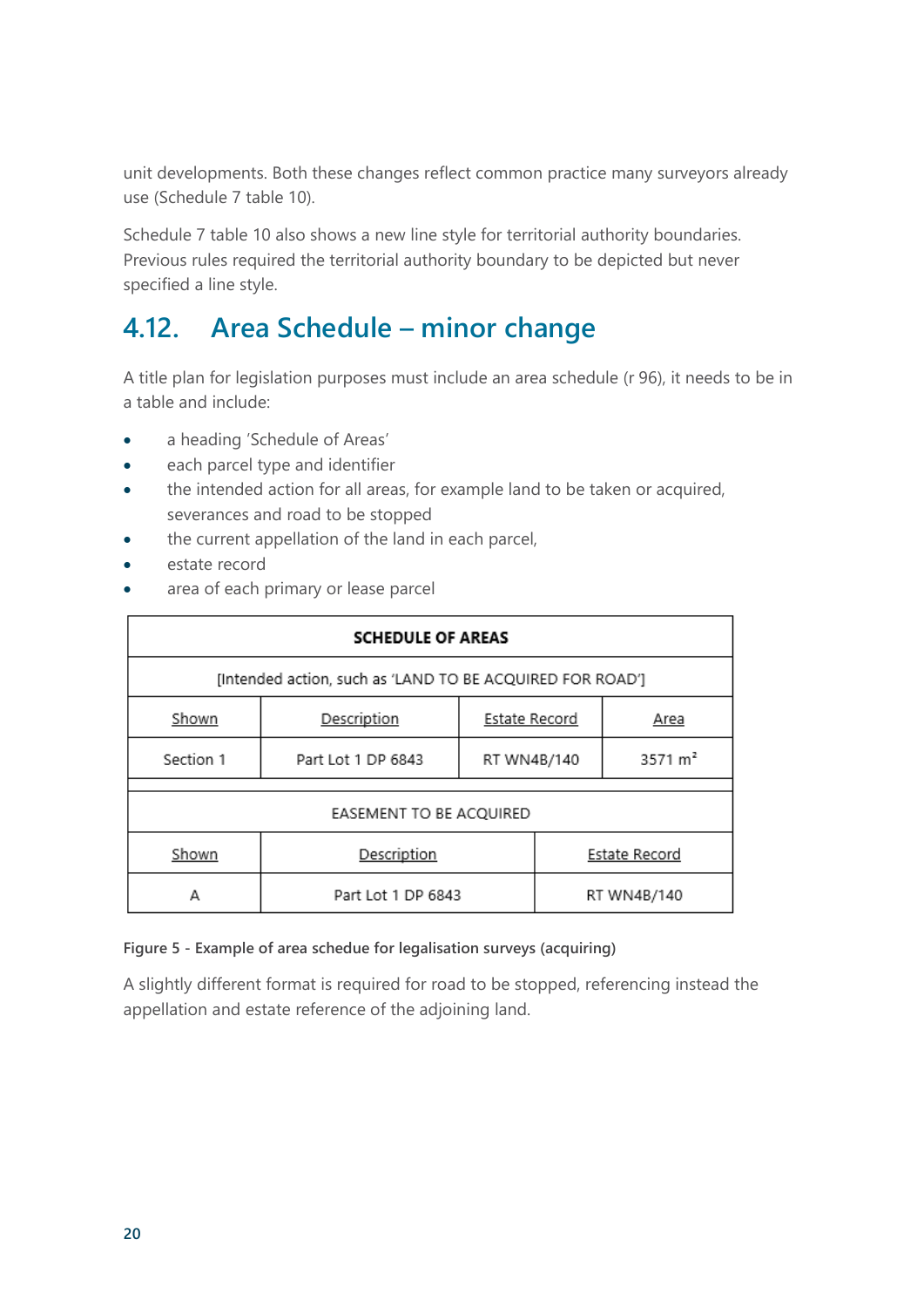| <b>SCHEDULE OF AREAS</b>                                  |               |             |                     |  |  |
|-----------------------------------------------------------|---------------|-------------|---------------------|--|--|
| ROAD TO BE STOPPED                                        |               |             |                     |  |  |
| <b>Adjoining</b><br><b>Estate Record</b><br>Shown<br>Area |               |             |                     |  |  |
| Section 1                                                 | Lot 2 DP 7546 | RT WN6B/138 | 4798 m <sup>2</sup> |  |  |

#### **Figure 6 - Example of area schedule for legalisation surveys (stopping)**

With this rule change, Landonline will now bundle this document into the Title Plan.

## <span id="page-20-0"></span>5. Boundary Reinstatements

#### **Significant change**

Boundary Marking Monumentation, Reinstatement and Full CSD (conflict) are replaced with Simple and Complex boundary reinstatement CSDs. Landonline survey purposes will also be named Simple Boundary Reinstatement and Complex Boundary Reinstatement.

The rules clarify that a boundary point is not able to be reinstated on a:

- water, water centre-line or irregular boundary (r 114(1)(a))
- boundary held in a limited as to parcels title (r 114(1)(b))
- Māori Land CSD annotated 'computed plan areas and boundaries not defined by survey' (r 114(1)(c))

A Complex boundary reinstatement survey is required (r 114(2)) where any boundary point is:

- subject to conflict (r 114(2)(a))
- on an affected boundary (r 114(2)(b))
- insufficiently defined ( $r$  114(2)(c))
- defined on a diagram on transfer (r 114(2)(d))

Where a complex boundary reinstatement survey is undertaken the requirements are the same as for a full Land Transfer survey, but without a Title Plan. The survey must comply with rules 16, 18 to 37 and the CSD with rules 71 to 91.

There are reduced survey requirements for simple reinstatement surveys. Bearings do not have to be orientated in terms of an official geodetic projection (rule 115(1)) and PRMs are not required (r 116). There are also reduced reporting requirements with a [simplified](https://www.linz.govt.nz/file/23132/download?token=65sa1iyS) [survey report template](https://www.linz.govt.nz/file/23132/download?token=65sa1iyS) created (r 118). The automated survey report within Landonline is not tailored to the reduced requirements, however, is still able to be used.

Reinstated boundaries must be shown as a solid thick line (Schedule 7 table 10). These vectors will need to be captured in Landonline using the layer "Nbdy" and given a bearing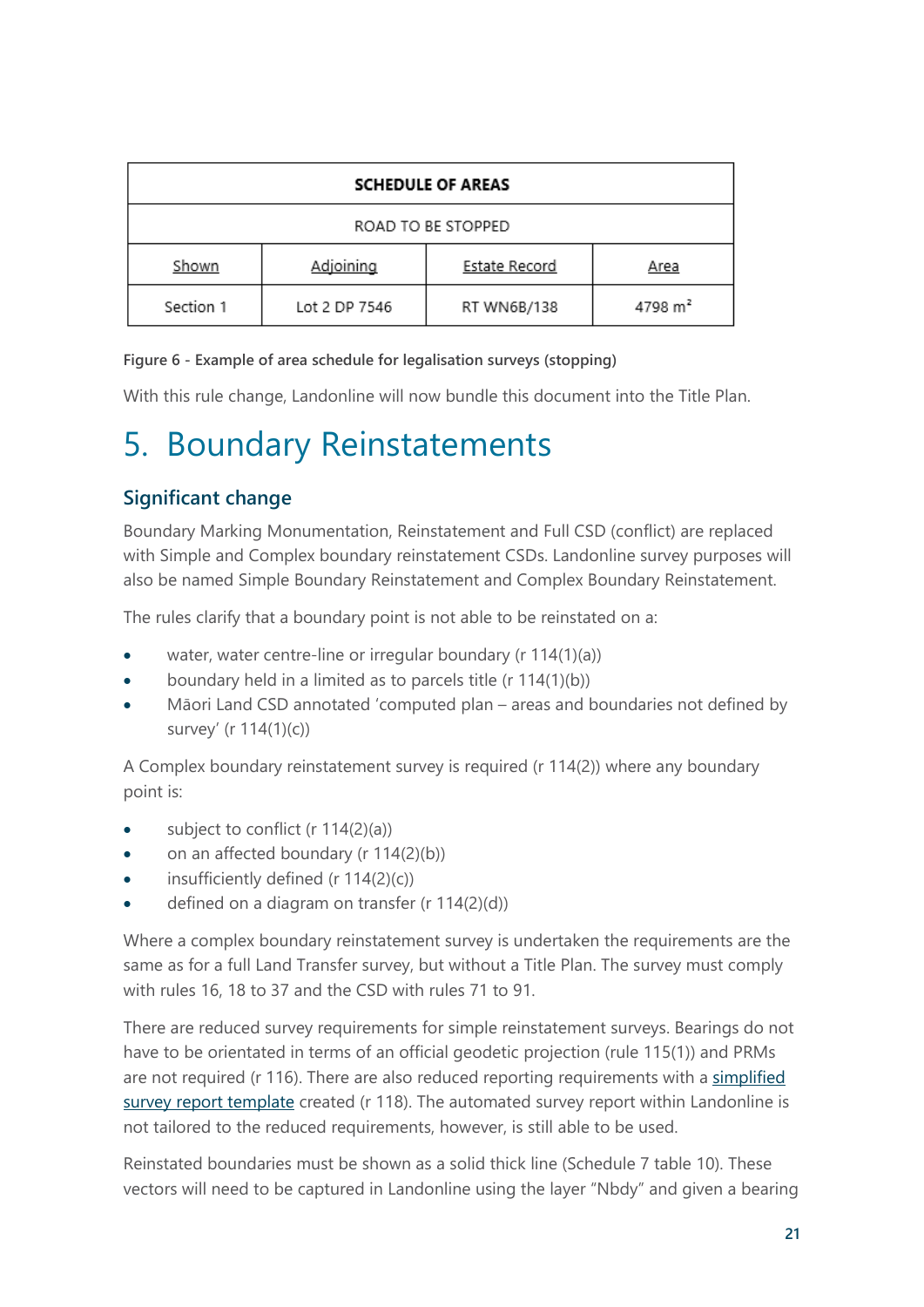and distance type of "Rein Adopted" or "Rein Calculated". "Rein Calculated" is used where the boundary vector has been recalculated and "Rein Adopted" is used where the boundary vector is adopted. The vector must also be assigned an appropriate survey class.

These reinstated boundary lines will be tested by Landonline to the correct accuracy standard and display with a thick line width in plan generation.



#### **Figure 7 - Landonline CSC\_S04 Vector capture showing the new bearing and distance type.**

The reinstatement diagram does not need to show the same level of information as a Survey Diagram. There is no need to show bearings or distances (r 120).



**Figure 8 - Simple Boundary Reinstatement Example**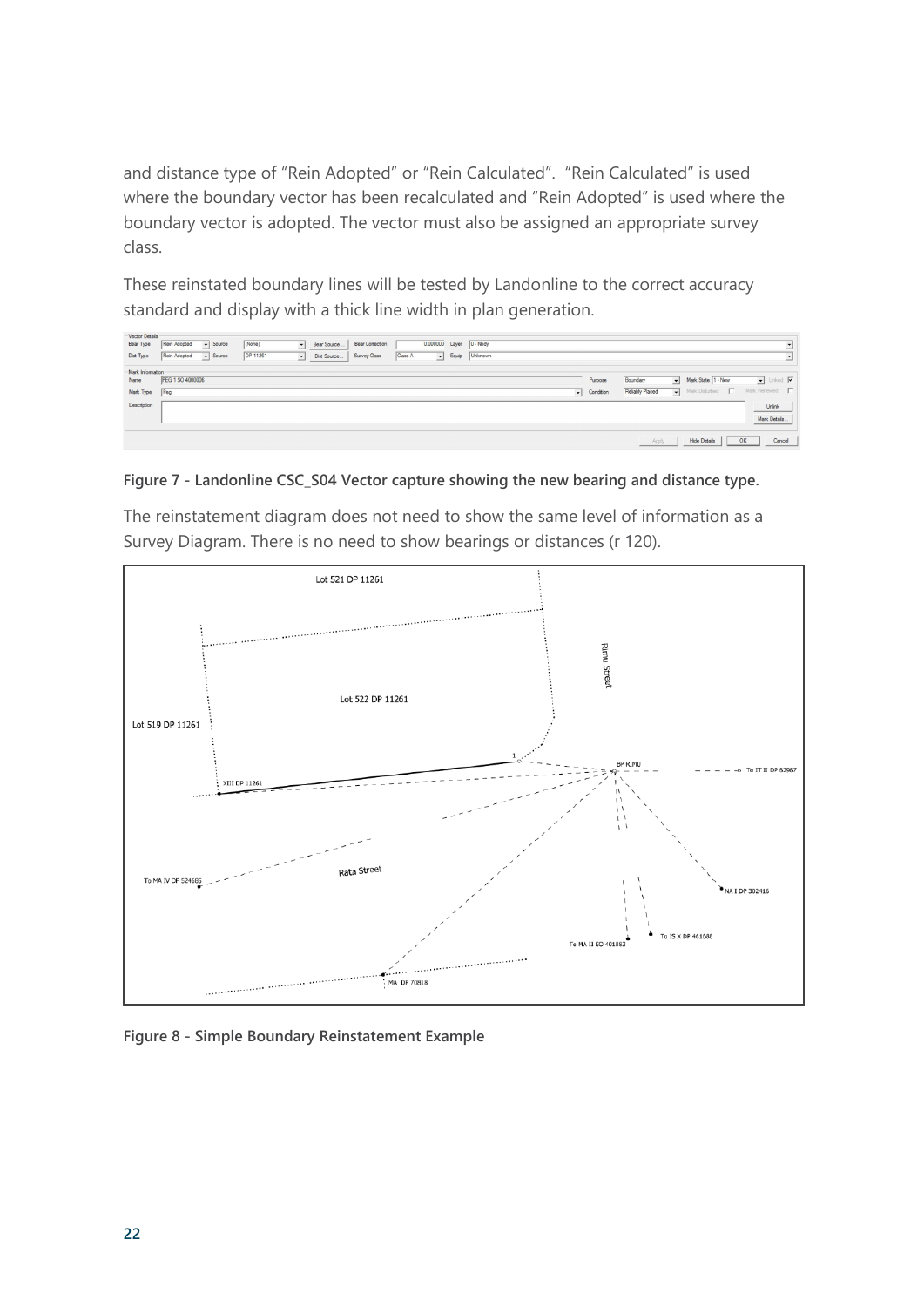# <span id="page-22-0"></span>6. Converting a 2010 CSD to 2021 in Landonline

### **Transition**

From 30 August 2021 Landonline has the option to capture, pre-validate and lodge a CSD using either the RCS 2010 or CSR 2021. In the Landonline pre-validation screen the surveyor can select either RCS 2010 or CSR 2021 (See Figure 7 below). Where a dataset has been created prior to 30 August 2021 the option will default to RCS 2010. Where a decision is made to convert an existing dataset to CSR 2021 the CSR 2021 radio button must be selected. This will run the appropriate business rules, update the survey report template, and provide relevant capture options. At the end of the transition period the option to select the rules version will be removed and Landonline will default to CSR 2021.

Note when you change versions, data will need repopulating. You should never go from RCS 2010 to CSR 2021 and back as the original data fields from RCS 2010 will be lost.

|                                           |                   |          | Enabled Users      |
|-------------------------------------------|-------------------|----------|--------------------|
|                                           |                   |          | Capture Dataset    |
|                                           |                   |          |                    |
|                                           |                   |          |                    |
|                                           |                   |          |                    |
|                                           |                   |          |                    |
| Survey Rule Version: C RCS-2010 @CSR-2021 |                   |          | Batch Pre-validate |
|                                           |                   |          |                    |
|                                           |                   |          |                    |
|                                           |                   |          |                    |
|                                           | Copy Current View | Copy All | Expand All         |

**Figure 9 - Landonline Pre-validation showing rule version options**

### **Converting a CSD to CSR 2021**

The following is a summary of Landonline edits for CSDs in Landonline prepared under the RCS 2010 which require certification under CSR 2021. The fieldwork and office implications detailed above will also need to be considered.

### **Mark Capture**

- Mark Purpose boundary marks that were Defined by survey, Defined by adoption or Accepted will need to change to Boundary. Witness marks will need to change to PRM (if they meet the criteria) or non-boundary.
- Mark Condition ensure any marks identified as removed, impractical to mark, searched for and not found, destroyed are recorded correctly.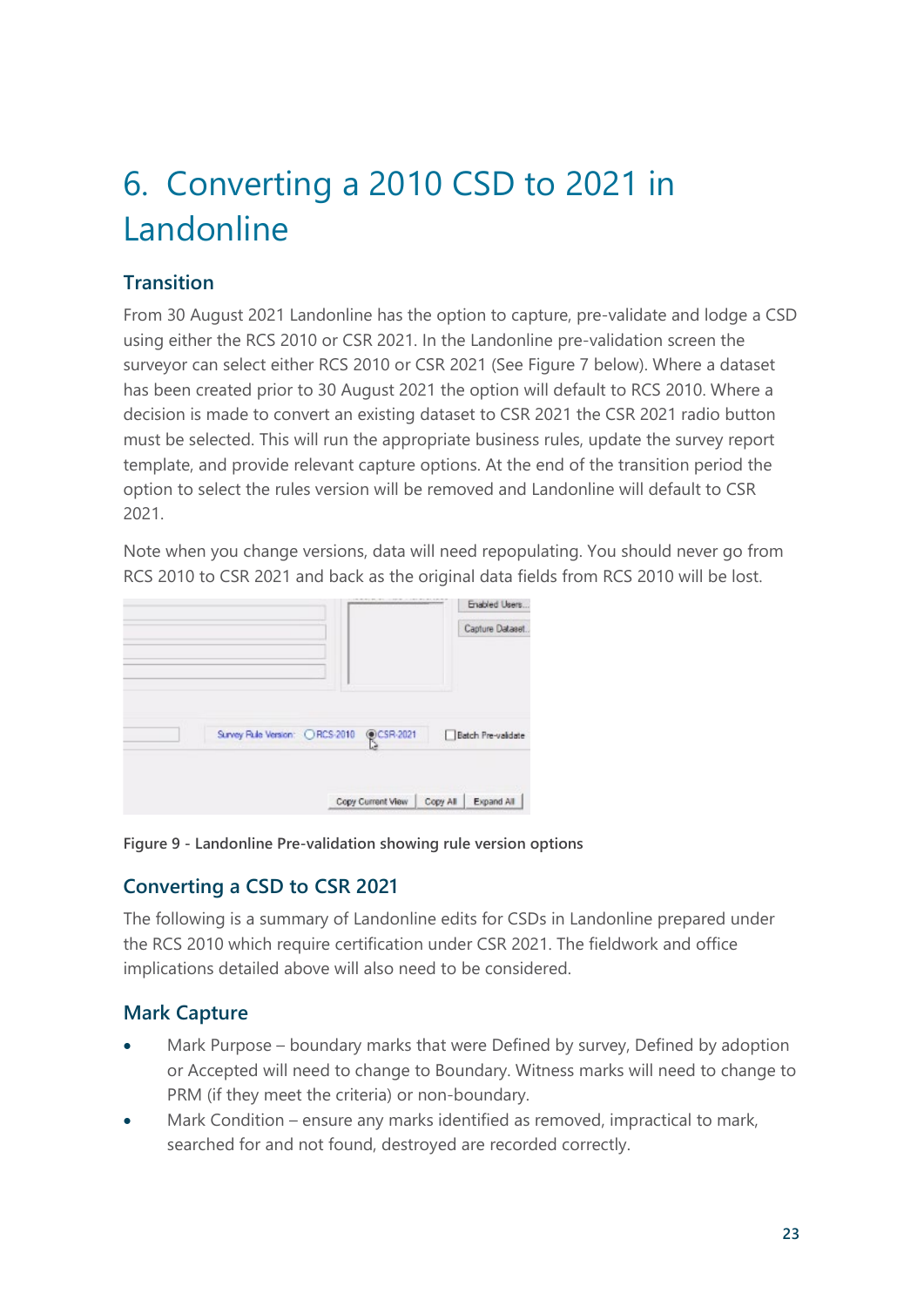- Mark Type any marks in a post are to no longer have mark type post and must be depicted with a circle symbol.
- Ensure that where a CSNM or VCM is included the correct mark purpose is used. If the mark is also a PRM the PRM symbology must be used (Schedule 7 rule 2(2)).

#### **Vector Capture**

- Pegging ties or a chain of measured vectors to boundary marks must be included from a PRM.
- Reinstated boundary vectors on Simple and Complex reinstatement surveys changed from adopted or calculated to "Rein Adopted or Rein Calculated"
- Remove class of water and irregular boundaries from CSC\_S05 line layer capture
- Convert irregular boundaries to water centre-line where they follow the centre-line of a water body
- Assign class AD, BD or CD for right line vectors intersecting water, water centre-line or irregular boundaries

#### **Parcel Capture**

- Where the survey includes height-limited parcels ensure the prefix 'Height-Limited' is added in the Landonline parcel detail screen CSC\_S07.
- Ensure areas of erosion have a parcel intent of 'Erosion' and not 'Hydro'
- Parts of easements to be surrendered and covenants to be revoked must use the parcel intents of 'Easements to be surrendered' and 'Covenants to be revoked'
- A CSD defining parts of an existing reserve for classification or reclassification purposes should have a survey purpose of 'Legalisation', and the portions to be classified should be non-primary parcels, with a parcel intent of "Reserve reclassification".

#### **Plan Generation**

- Ensure annotations required by rules 87, 88, 103 and 104 are added to the Survey and Title Diagrams.
- Make sure plans are regenerated.

### **Supporting Documents**

- Easements to be surrendered/Covenants to be revoked to be included in Schedule/Memorandum.
- Field information included as a supporting document
- Where a new water boundary is being created (or better fix) include an accurate record of the water boundary.
- Survey Report covers everything required the new [template](https://www.linz.govt.nz/system/files_force/media/doc/survey_report_template_v1_july_2021_0.docx?download=1) is recommended. Where the Landonline automated survey report has been used for a survey commenced under the RCS 2010 and the survey is to be certified under the CSR